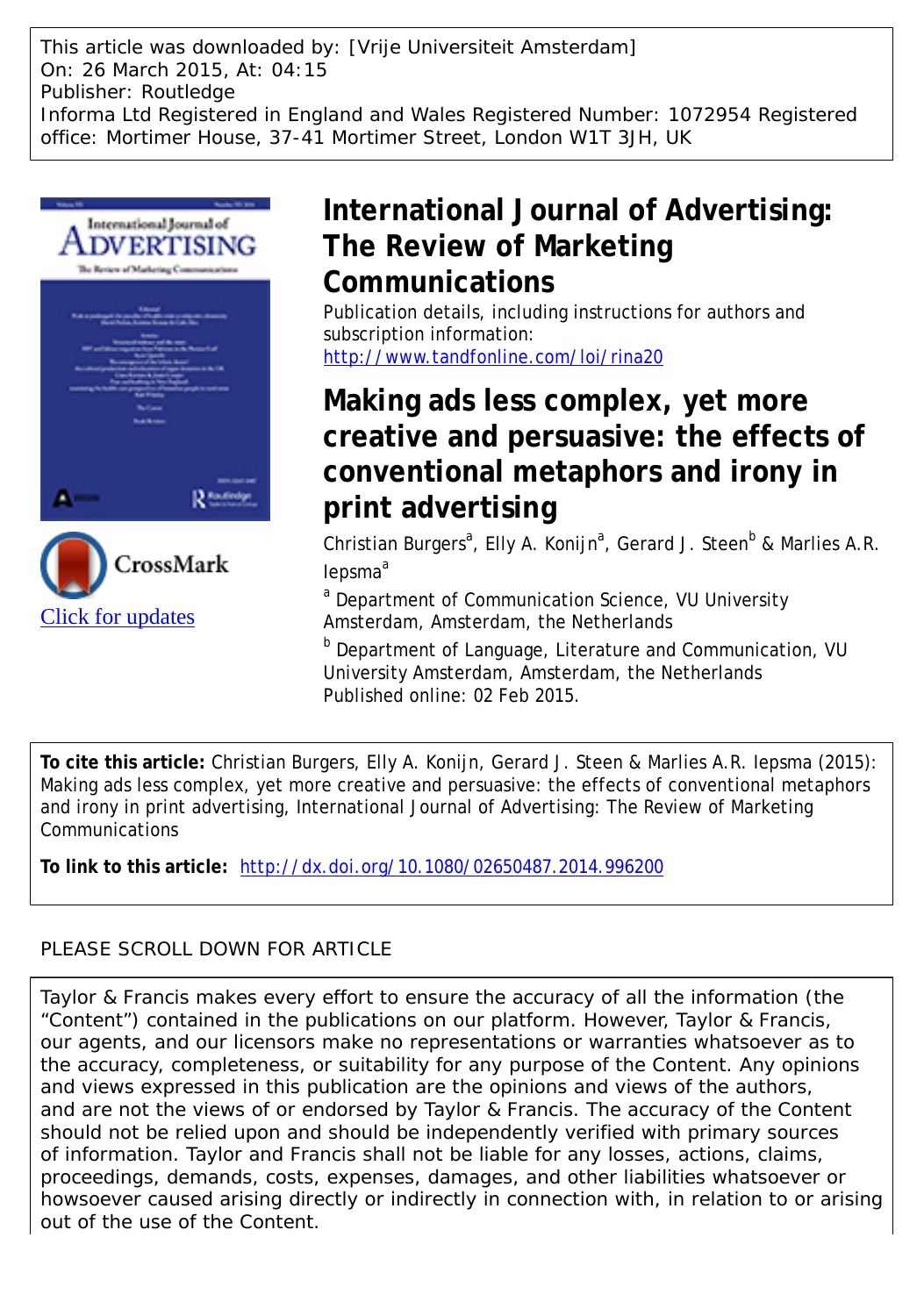This article may be used for research, teaching, and private study purposes. Any substantial or systematic reproduction, redistribution, reselling, loan, sub-licensing, systematic supply, or distribution in any form to anyone is expressly forbidden. Terms & Conditions of access and use can be found at [http://www.tandfonline.com/page/terms](http://www.tandfonline.com/page/terms-and-conditions)[and-conditions](http://www.tandfonline.com/page/terms-and-conditions)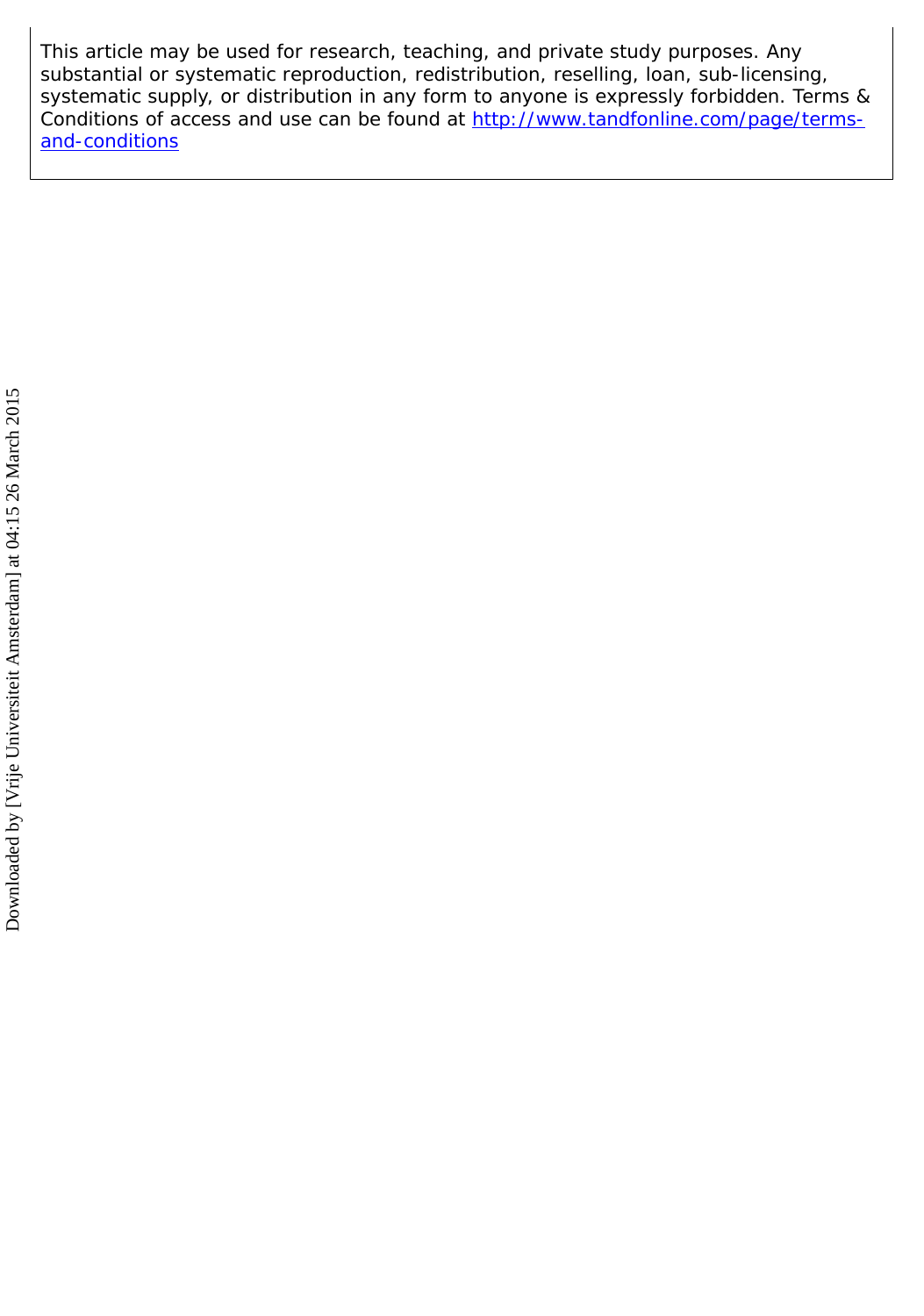# Making ads less complex, yet more creative and persuasive: the effects of conventional metaphors and irony in print advertising

Christi[a](#page-2-0)n Burgers<sup>a[\\*](#page-2-1)</sup>, Elly A. Konijn<sup>a</sup>, Gerard J. Steen<sup>[b](#page-2-0)</sup> and Marlies A.R. Iepsma<sup>a</sup>

<span id="page-2-0"></span><sup>a</sup>Department of Communication Science, VU University Amsterdam, Amsterdam, the Netherlands; <sup>b</sup>Department of Language, Literature and Communication, VU University Amsterdam, Amsterdam, the Netherlands

(Received 8 November 2012; accepted 6 June 2014)

Rhetorical tropes like metaphors and irony are widely used in print advertising. Current advertising literature assumes that these different tropes (metaphor, irony) are persuasive when they are sufficiently novel and complex to increase advertising elaboration. However, we propose that, in some cases, tropes can also be persuasive when they present conventional and concrete images of abstract product qualities. To test if conventionality can explain the persuasiveness of various tropes (metaphor, irony), we conducted a 2 (conventional metaphor vs. no metaphor)  $\times$  2 (conventional irony vs. no irony) multiple-message experiment. Results demonstrate that conventional metaphors are persuasive by reducing complexity and increasing creativity and ad appreciation. Conventional irony, in contrast, has little effect on persuasiveness. Thus, differentiating between various tropes (metaphor, irony) is important in predicting persuasion effects: advertisers should refrain from using conventional irony, but including conventional metaphors about abstract product qualities in print advertising is advisable.

Keywords: print advertising; rhetoric; metaphors; irony; conventionality; experiments

It is a truism that advertising has to be creative in order to be effective (Rossiter and Bellman [2005\)](#page-19-0). In a cluttered advertising environment, micro-executional elements of advertisements such as the person of the presenter (cf. Praxmarer [2011](#page-19-1)) or the type of appeal (cf. Chang [2011;](#page-17-0) Chang and Li [2010;](#page-17-1) Lin and Shen [2012](#page-18-0)) can make a large impact on persuasiveness. Another micro-executional element that can be persuasive is rhetorical figures, i.e., deviations from expected language (Mothersbaugh, Huhmann and Franke [2002\)](#page-19-2). Because rhetorical figures increase message elaboration (e.g., Hoeken et al. [2009;](#page-18-1) McQuarrie and Mick [1996](#page-18-2)), they can positively influence the persuasiveness of advertisements (e.g., McQuarrie and Mick, [2003](#page-18-3), [2009](#page-18-4); Stathakopoulos, Theodorakis and Mastoridou [2008;](#page-19-3) van Mulken, Le Pair and Forceville [2010](#page-19-4)). These findings can be explained by resource-matching theory (Anand and Sternthal [1990;](#page-16-0) Huhmann and Albinsson [2012](#page-18-5)): resolving a rhetorical figure is like solving a puzzle. If the puzzle is too easy or too difficult, readers experience no processing pleasure. However, if the puzzle is moderately difficult, recipients may solve the puzzle with relative ease and experience pleasure in processing the ad, which in turn enhances the persuasiveness of these advertisements. In the case of the moderately complex rhetorical figure, available cognitive resources match resource demand, which is why these are assumed to be most persuasive.

These previous findings assume a curvilinear relationship (a so-called inverted U-curve) between complexity and persuasion. However, resource matching may not be

<span id="page-2-1"></span><sup>\*</sup>Corresponding author. Email: [c.f.burgers@vu.nl](mailto:c.f.burgers@vu.nl)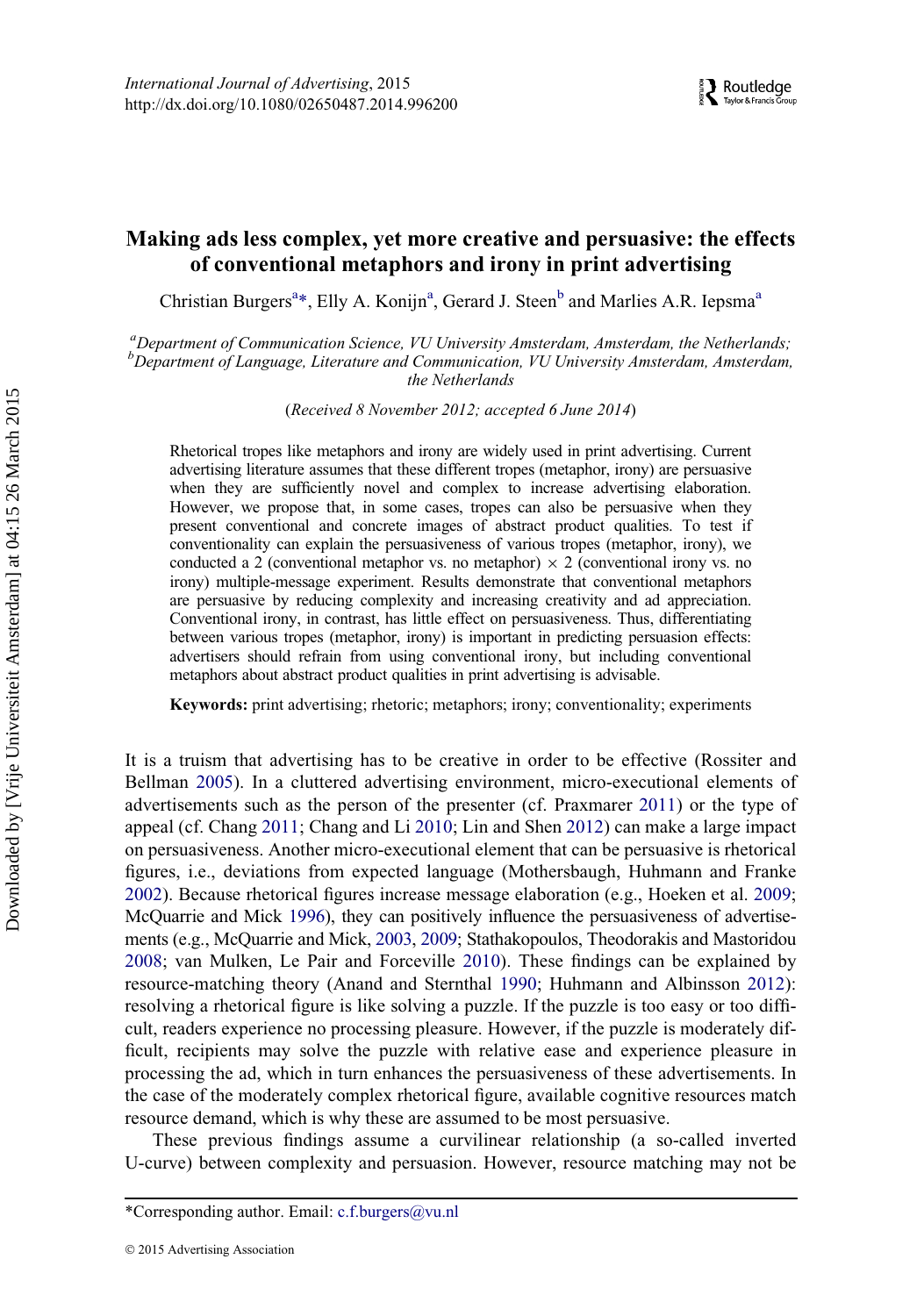the only way in which tropes like metaphors can be persuasive. Both linguists and psychologists have recently investigated the persuasiveness of conventional metaphors, which, for instance, help to construct organizational identities (Cornelissen, Holt and Zult [2011\)](#page-17-2), help in sensemaking of illnesses (Gibbs and Franks [2002](#page-17-3)), and help in thinking about complex political issues (Jaspaert et al. [2011](#page-18-6)). Such conventional metaphors are not persuasive via resource matching. Instead, they make abstract concepts easier to understand for recipients, which positively influences recipients' evaluation of the objects described.

Many advertisements focus on relatively abstract product qualities like the storage capacity of an e-reader or the image quality of a TV. Given the ubiquity of positive effects of conventional metaphors in other fields, it could be expected that conventional metaphors positively affect the persuasiveness of advertisements by making these abstract qualities more concrete. Hence, a first aim of this paper is investigating the potential persuasiveness of conventional metaphors in print advertising.

Second, advertising theorists have divided rhetorical figures (e.g., metaphor, irony, rhyme, alliteration) into the general categories of schemes and tropes (cf. Huhmann and Albinsson [2012;](#page-18-5) McQuarrie and Mick [1996;](#page-18-2) Mothersbaugh, Huhmann, and Franke [2002;](#page-19-2) van Enschot, Beckers and van Mulken [2010\)](#page-19-5). Schemes like rhyme (e.g., 'Nicorette, you can beat the cigarette') and alliteration (cf. Diet Coke's 'Love it Light') are built around excessive regularity, while tropes like metaphor and irony consist of an intended meaning that is different from the literal meaning; tropes thus have to be re-interpreted by recipients. Various advertising scholars generalize their findings to the levels of schemes or tropes (e.g., Huhmann and Albinsson [2012;](#page-18-5) Kjeldsen [2012;](#page-18-7) Kronrod and Danziger [2013;](#page-18-8) McQuarrie and Mick [1996](#page-18-2); Mothersbaugh, Huhmann, and Franke [2002;](#page-19-2) van Enschot, Beckers and van Mulken [2010\)](#page-19-5). An implicit assumption of such research is that results found for one trope (e.g., metaphor) also apply to another trope (e.g., irony). In contrast, other studies focus on individual rhetorical figures in advertising such as novel metaphors (cf. Phillips and McQuarrie [2009](#page-19-6); van Mulken, le Pair, and Forceville [2010](#page-19-4)), hyperbole (extreme exaggeration, e.g., the campaign for AXE deodorant in which men using this specific brand become irresistible to women; Callister and Stern [2007\)](#page-17-4), personification (i.e., 'inanimate objects are assigned human attributes,' cf. Delbaere, McQuarrie and Phillips [2011](#page-17-5)) and resonance (i.e., 'a twist within the advertisement structure that ends in a doubleness of meaning,' Stathakopoulos, Theodorakis, and Mastoridou [2008\)](#page-19-3). These studies implicitly assume that different figures may lead to differential ad responses. The second aim of our paper is to test whether the effects of conventionality on persuasiveness hold when comparing two different figures: metaphor and irony.

#### Conventional metaphors in advertising

Metaphors are cross-domain mappings, which means that elements from a source domain are mapped onto a target domain (Lakoff and Johnson [1980\)](#page-18-9). So, when the Dutch airline KLM, for instance, metaphorically compared their airplanes to swans, elements from the source domain of swans (e.g., elegance) were mapped onto the target of planes. However, even though all cross-domain comparisons are classified under the term 'metaphor,' not all metaphors are processed equally. The Career of Metaphor Theory (CaMeTh, Bowdle and Gentner [2005](#page-17-6)) posits that metaphors have an evolution of their own and  $-$  depending on their place in the evolutionary chain  $-$  are processed in one of two distinct ways: by comparison or by categorization.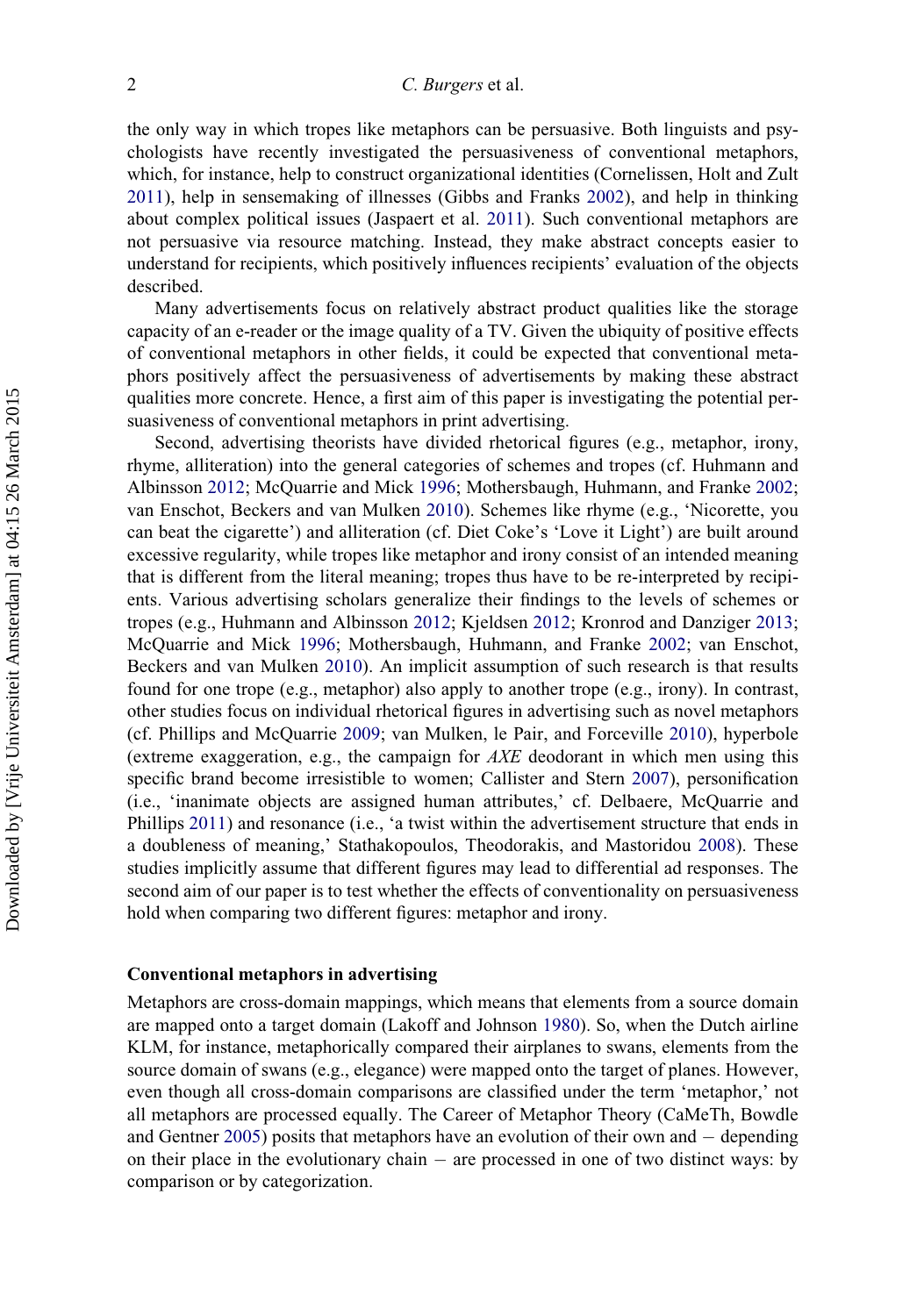When metaphors are first introduced and novel, CaMeTh argues that they are processed by comparison. For example, in the metaphoric comparison of swans and airplanes, the reader is forced to compare the two concepts to discover what they have in common. Only after some scrutiny of comparing source and target can the reader solve and interpret the metaphor. In this way, novel metaphors serve as a puzzle the reader needs to solve by connecting source and target domains.

Novel metaphors have been widely investigated in advertising, and various studies show that novel metaphors can indeed be effective persuasive devices in advertising (e.g., McQuarrie and Mick [2003](#page-18-3), [2009](#page-18-4); Mothersbaugh, Huhmann, and Franke [2002;](#page-19-2) Phillips and McQuarrie [2009;](#page-19-6) van Mulken, le Pair, and Forceville [2010](#page-19-4)). These studies unequivocally demonstrate that novel metaphors are most persuasive when they are moderately complex; when the metaphoric comparison is too complex, readers get frustrated and do not appreciate the metaphor. When the metaphor is moderately complex, readers experience pleasure in having successfully solved the metaphoric puzzle, which in turn leads to a more positive assessment of the ad and the brand.

When a specific metaphor has been used for some time, it loses its novelty and becomes conventional. CaMeTh argues that these metaphors are processed by categorization, which means that the metaphor's intended meaning is already stored ('categorized') in the recipient's mind (Bowdle and Gentner [2005](#page-17-6); Steen [2011](#page-19-7)). For instance, the metaphor of the digital filing cabinet embedded in computer operating systems like MS Windows has become so conventionalized that recipients no longer notice its metaphoric nature.

Neurological evidence suggests that different brain regions are activated during the processing of novel as compared to conventional metaphors (e.g., Mashal et al. [2007;](#page-18-10) Subramaniam et al. [2012\)](#page-19-8). These different processes suggest that both types of metaphors can impact persuasion in different ways. Where novel metaphors present the recipient with a puzzle to be solved, conventional metaphors may serve to make an abstract concept more concrete (Steen [2011](#page-19-7)). Research from other fields shows that this process of reducing complexity can affect issue perceptions. For instance, scholars from organizational communication argue that conventional metaphors are used to think of organizations in metaphoric terms of machines or organisms (e.g., Cornelissen and Kafouros [2008;](#page-17-7) Cornelissen, Holt, and Zundel [2011](#page-17-2); Morgan [2006\)](#page-19-9). These conventional metaphors help to make the abstract organization more concrete and provide a frame for thinking about the organization. In order to bolster support for organizational change (Cornelissen, Holt, and Zundel [2011](#page-17-2)) or new business ventures (Cornelissen, Clarke and Cienki [2012\)](#page-17-8), organizational literature suggests that the most effective pitches for change adequately address these changes or new ventures from within the metaphors that are already in usage.

Further support for the impact of conventional metaphors can be found in the field of political communication. Lakoff [\(2009\)](#page-18-11) presents an overview of metaphors in US political discourse and argues that debates between Republicans and Democrats mainly centre around different conventional metaphors, leading to advocating different political policies. This perspective has been underscored by recent empirical research showing how Democrats and Republicans differentially use such conventional metaphors in their presidential campaign advertisements (Moses and Gonzales, [forthcoming](#page-19-10); Ohl et al. [2013](#page-19-11)). Furthermore, exposure to conventional metaphors about complex political issues like sustainable food production can steer the way people think about such issues (Jaspaert et al. [2011](#page-18-6)).

Thus, conventional metaphors may act implicitly as persuasive vehicles in providing concrete content to abstract concepts. We posit that conventional metaphors may serve a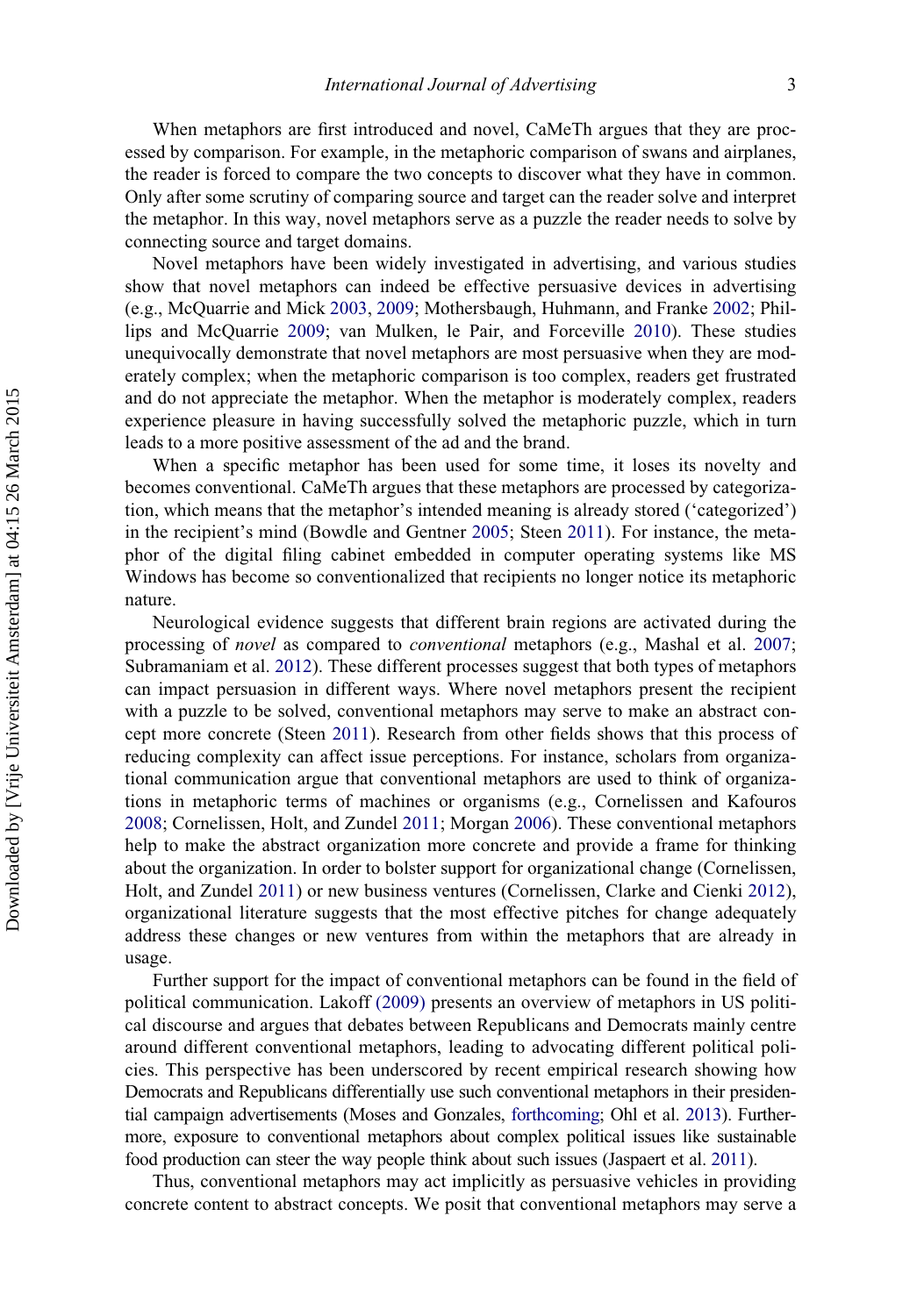similar purpose in advertising, especially when they are used to visualize abstract qualities of products (e.g., the storage capacity of an e-reader). So, we expect that such conventional metaphors can make an abstract concept more concrete, which may affect important advertisement evaluations. In other words, conventional metaphors may make it easier for consumers to understand the abstract benefit of the product that is emphasized. This implies that conventional metaphors may make the advertisement less complex than literal claims of the product's qualities.

A second expectation raised by the above reasoning is that ads with conventional metaphors are perceived as more creative than ads with literal statements, through vividness. As concreteness is one of the constituents of vividness (e.g., Fennis, Das and Fransen [2012\)](#page-17-9), advertisements with conventional metaphors may be perceived as more vivid than advertisements with literal statements. Various studies have shown positive relations between vividness and perceived creativity (e.g., Antonietti and Colombo [2011;](#page-17-10) LeBoutillier and Marks [2003\)](#page-18-12) and between vividness and ad appreciation (Burns, Biswas and Babin [1993;](#page-17-11) Fennis, Das and Fransen [2012\)](#page-17-9), which implies that ads with conventional metaphors would be perceived as more creative and are more appreciated than ads with literal statements. Thus, our first hypothesis is:

H1: Advertisements including conventional metaphors are (a) perceived as less complex, (b) perceived as more creative, and (c) appreciated more than advertisements without conventional metaphors.

Furthermore, using conventional metaphors may have positive effects on ad persuasiveness. After all, various studies have shown that advertisements that are seen as relatively easy and creative (e.g., Burns, Biswas and Babin [1993;](#page-17-11) McQuarrie and Mick [2003](#page-18-3), [2009;](#page-18-4) Phillips and McQuarrie [2009](#page-19-6)) and that are well appreciated (Brown and Stayman [1992;](#page-17-12) Burns, Biswas and Babin [1993](#page-17-11)) typically result in a more positive brand attitude and purchase intention. While many studies assume such a causal relationship also exists for rhetorical tropes like metaphors (cf. McQuarrie and Mick [2003,](#page-18-3) [2009;](#page-18-4) van Mulken, le Pair, and Forceville [2010\)](#page-19-4), few studies have actually investigated these relationships in a causal mediation model. Therefore, we assume that:

H2: The persuasive effects of conventional metaphors on brand attitude and purchase intention are mediated by (a) perceived complexity, (b) perceived creativity, and (c) ad appreciation.

#### Metaphor versus irony

Many advertising studies generalize their findings to the level of schemes or tropes (e.g., McQuarrie and Mick [1996](#page-18-2); Mothersbaugh, Huhmann, and Franke [2002;](#page-19-2) van Enschot, Beckers and van Mulken [2010](#page-19-5)), implicitly assuming that results found for the trope of metaphors are also applicable to the trope of irony. Metaphors and irony are both seen as so-called 'destabilization tropes' (McQuarrie and Mick [1996](#page-18-2)), which implies that the reader has to infer the difference between the literal and intended meaning of the trope. However, the two types of tropes assume a different relation between the literal and intended meanings. In metaphor, a comparison is made between elements from a source and a target domain (Lakoff and Johnson [1980](#page-18-9)). Irony, however, works with opposition, because irony implicitly indicates an evaluation contrary to the literal one (Burgers, van Mulken and Schellens [2011\)](#page-17-13).

For instance, in a recent advertising campaign for the fashion website Zalando, consumers are ironically warned about the *Zalando virus* (Weber [2012\)](#page-19-12): people who visit the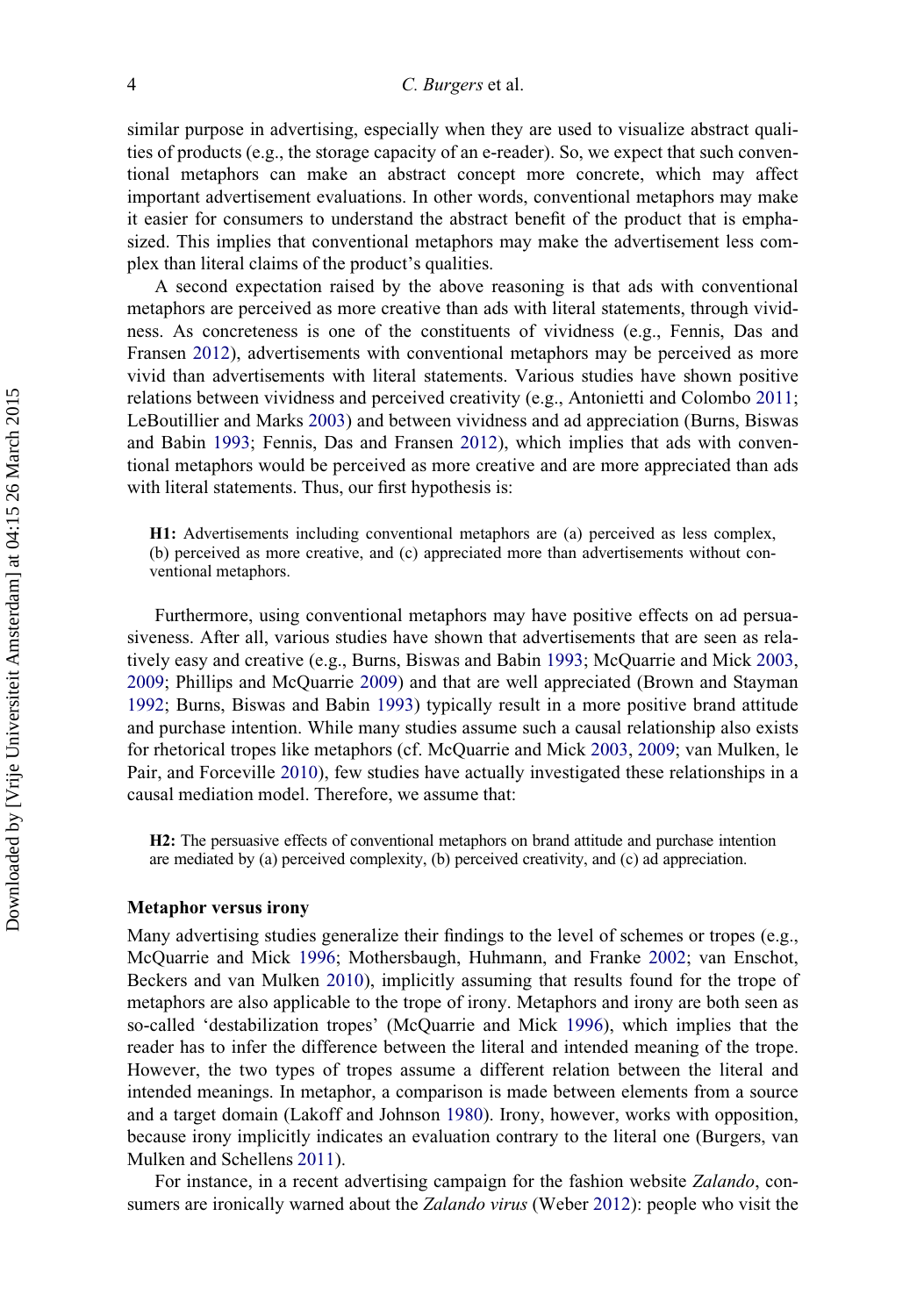website are said to lose the ability to stop purchasing clothes from the store. In this campaign, the literal evaluation is negative as the website is compared to an illness. The intended message is positive, however, because Zalando wants the consumer to see its website in a positive light as pleasantly contagious.

Like metaphor (Koc and Ilgun [2010;](#page-18-13) Phillips and McQuarrie [2005\)](#page-19-13), irony is often used in print advertising (Burgers, van Mulken and Schellens [2012](#page-17-14)a; Koc and Ilgun [2010;](#page-18-13) Phillips and McQuarrie [2005\)](#page-19-13). Like metaphor, irony can also be conventional or novel (e.g., Barbe [1995](#page-17-15)). Yet conventional irony may work in different ways from conventional metaphors. While conventional metaphors can become lexicalized to such a degree that the metaphoric meanings are even included in the dictionary (cf. MacArthur [2005\)](#page-18-14), irony is context-dependent. This means that every comment can be literal or ironic depending on the context (Wallace, [forthcoming\)](#page-19-14). For instance, in the case of a clever performance, the comment 'Gee, he is really smart' is literal, and in the case of a dim performance, it is ironic.

Thus, even when irony is conventional, recipients have to solve a little puzzle (albeit a simple one) to come to the intended meaning. This implies that when consumers succeed in comprehending conventional irony on a level comparable to literal statements, the small puzzle may have led them to perceive the conventional irony as more complex than literal statements. For conventional irony, we thus expect that:

H3: Advertisements including conventional irony are perceived as more complex than advertisements without conventional irony.

Second, conventional irony may be a puzzle, but it is likely to be a very easy one. After all, conventionality has been noted as one of the constituents of salience (Giora [1999,](#page-17-16) [2003](#page-17-17)). The more salient a certain expression, the easier it is to understand that expression (Giora [1999,](#page-17-16) [2003\)](#page-17-17). Thus, building on the theory of the inverted U-curve (McQuarrie and Mick [2003](#page-18-3), [2009](#page-18-4); van Mulken, le Pair, and Forceville [2010\)](#page-19-4), conventional irony may be so easy that recipients almost immediately come to the intended meaning. As such, we expect that recipients experience no additional pleasure in processing this trope which implies that conventional irony will have little or no effects of persuasiveness.

Finally, most studies on tropes in advertising focus on single tropes in isolation, which means that, for instance, they only focus on metaphors or only focus on irony. Yet various studies demonstrate that such tropes can be combined in discourse (e.g., Burgers, van Mulken and Schellens [2012](#page-17-14)a; Camp [2012;](#page-17-18) Ritchie [2005\)](#page-19-15). For instance, metaphor has been proposed to be a marker of irony (cf. Burgers, van Mulken and Schellens [2012](#page-17-14)a; Ritchie [2005\)](#page-19-15), which means that metaphors are proposed to serve as cues facilitating irony detection. However, these studies were either theoretical (Camp [2012;](#page-17-18) Ritchie [2005\)](#page-19-15) or content-analytic (Burgers, van Mulken and Schellens [2012](#page-17-14)a), which means that the effects of combining metaphor and irony have been understudied. Thus, this paper also explores the interconnections of metaphor and irony by analysing whether a combination of the two tropes can enhance persuasiveness.

#### Method

### Participants

A total of 165 adult respondents were recruited online using various social media (e.g., by advertising the study on the walls of different general and open LinkedIn and Facebook groups for people interested in language, through an online participant pool of first-year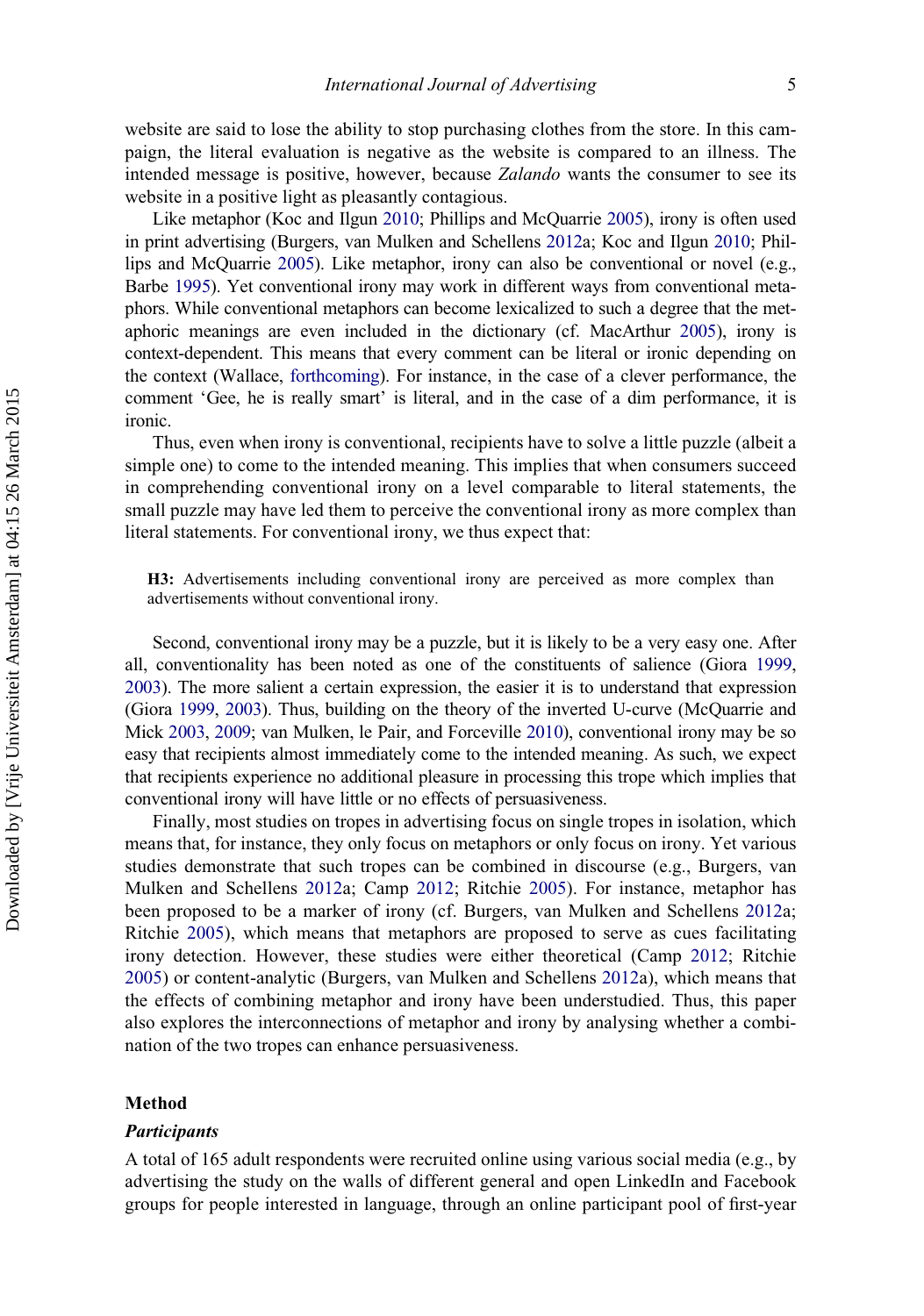# 6 C. Burgers et al.

students, and through the administration of a college for secondary education) to participate in the main experiment by completing a 15-minute questionnaire. We included only native Dutch speakers in our final dataset, because a recent study showed that native language is an important moderator of irony recognition (Cheang and Pell [2011\)](#page-17-19). This left a total sample of 152 participants. The average age of these 152 participants was 33.71 years  $(SD = 15.22$ , range  $= 17-70$ ). A majority of participants (64.5%) was female. The distributions of both age ( $F(3, 148) = 1.20, p = 0.31$ ) and gender ( $\chi^2(3) = 1.55, p = 0.67$ ) were equal across conditions. Participants received no compensation for participation in the study.

## **Design**

The experiment had a 2 (conventional metaphor vs. no conventional metaphor)  $\times$  2 (irony vs. non-irony)  $\times$  4 (advertisement set) mixed design. Both conventional metaphor and irony were within-subjects variables. Advertisement set was a between-subject variable. We used multiple advertisement sets to increase external validity.

Our design was set up in such a way that each participant saw four advertisements in random order, as follows: a literal advertisement, an advertisement with a conventional metaphor, an advertisement with irony, and an advertisement with a conventional metaphor and irony combined. Within this series of ads, participants saw an advertisement for a specific brand only once. The total number of participants per individual advertisement in a specific condition varied between 37 and 39. Advertisements were presented in a randomized order.

#### Materials and pretest

Following Phillips and McQuarrie [\(2009\),](#page-19-6) we designed eight sets of advertisements for products of fictitious brands for a pretest. Because we hypothesize that conventional tropes work to make abstract product qualities clearer, we restricted our study to informational, high-involvement products (e.g., TVs, e-readers; Rossiter and Bellman [2005\)](#page-19-0). These types of products typically have many of the abstract product qualities (e.g., sound quality, storage capacity) through which conventional tropes may work.

In a first pre-test ( $N = 26$ ,  $M_{age} = 33.00$ ,  $SD_{age} = 14.04$ , 57.7% female), we presented participants with all advertisements in the condition with metaphor and irony combined. We asked them in an open question what they liked and did not like about the advertisements. Second, we asked them to indicate the perceived authenticity and attractiveness of the advertisements on 7-point rating scales. Repeated-measures analyses of variance (ANOVAs) showed that the eight ads differed both in perceived authenticity  $(F(7, 175))$  $D = 9.09, p < 0.001, \eta_p^2 = 0.27$  and attractiveness  $(F(7, 175) = 9.54, p < 0.001, \eta_p^2 =$ 0.28). In order to motivate our choice, we looked at the post-hoc analyses and chose the four sets of advertisements that scored highest on both variables for the experiment proper. Post-hoc analysis showed that these four ads were perceived as equally authentic (range of means:  $5.15-5.69$ ), but differed in attractiveness. Therefore, we adapted the ads based on the feedback participants provided on what they liked or did not like about the ads, to make them more equally attractive. We subsequently indicated these adapted ads as appropriate for the experiment proper.

To test whether the slogans selected in the first pre-test indeed reflected conventional metaphors and irony, we conducted a second pre-test in which 80 first-year bachelor students in communication science participated for course credit. Four participants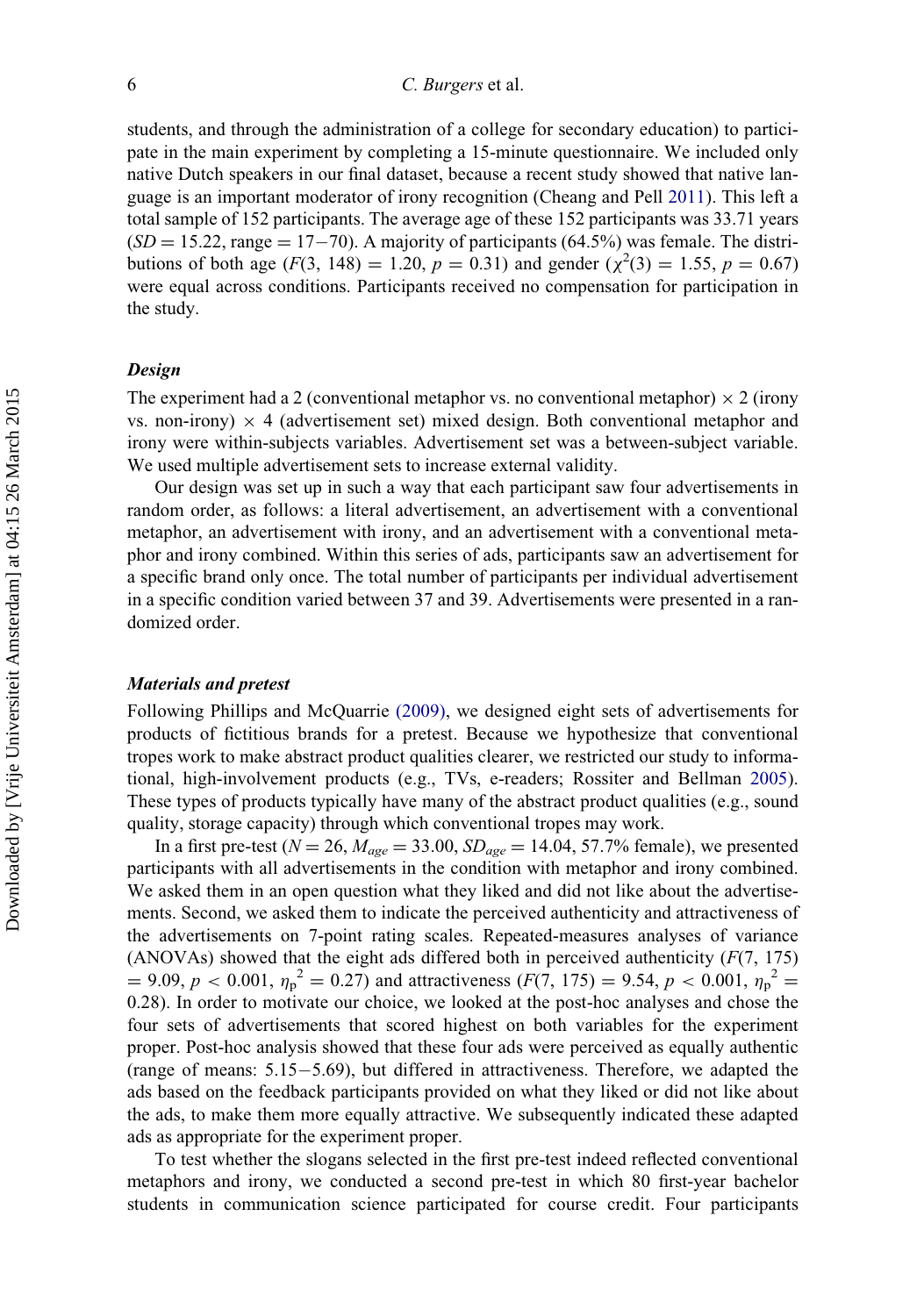were non-native and were excluded from further analysis, leaving 76 participants  $(M_{age} = 19.4, SD_{age} = 1.59, 82.9\%$  female). Participants were presented the metaphoric and the ironic taglines separately and asked to evaluate the level of conventionality on a 7-point semantic-differential scale ranging from  $1 = \text{very conventional to } 7 = \text{very unconditional}}$ ventional. To disguise the specific slogans we were interested in, we also presented participants with a number of filler slogans. Results demonstrate that both the four metaphoric and the four ironic slogans were perceived as relatively conventional  $(M_{range}$  metaphors: 3.34–3.76;  $M<sub>range</sub>$  irony: 3.87–4.41), especially given that these were slogans participants had never seen before and that were developed for this experiment. Furthermore, the four metaphoric (F(3, 73) = 1.29, p = 0.29) and the four ironic slogans (F(3, 73) = 1.86,  $p = 0.14$ ) did not differ in perceived conventionality, and were thus used in the experiment proper.

The four advertisements that were included in the main experiment promoted a flatscreen-design TV, an e-reader, a computer for children, and a TV with surround sound. All advertisements were formatted in a similar way, based on the stimuli of McQuarrie and Mick [\(2009\).](#page-18-4) We placed an eye-catching image of the product central in the advertisement. Above the image, we placed the slogan, which we manipulated for the use of conventional metaphors and irony. The conventional metaphors all accentuated abstract product qualities like product function (computer as teacher), storage capacity, or image and sound quality. As frequency of usage is one of the constituents of conventionality, and as ironic blame (i.e., an ironic utterance with a negative literal meaning and a positive intended meaning) is used relatively often in Dutch commercial print advertisements (Burgers, van Mulken and Schellens [2012a](#page-17-14)), we used ironic blame as our form of conventional irony.

Below the product, we placed the name of the fictitious brand and some (made-up) factual information about the product (e.g., 'this TV is available at selected retailers from 6 April onwards'). All advertisements promoted different products for different fictitious brands, to prevent the evaluation of one brand or product from affecting participants' judgments of subsequent brands or products. [Table 1](#page-9-0) gives an overview of the manipulated sentences used in the various advertisement sets.

# **Measurements**

We designed a questionnaire to measure *comprehension of the tagline* and *perceived com*plexity and creativity of the advertisement, as well as the ad appreciation, brand attitude, and purchase intention of the participants.

Comprehension of the tagline was measured with an open question (cf. Burgers, van Mulken and Schellens [2012](#page-17-20)b). Participants were asked to indicate in their own words what they thought that [BRAND NAME] wanted to convey about their [PRODUCT NAME] in the text above the image. The answers were coded such that the participants had understood the tagline if they could argue which aspect of the product the advertiser wanted to promote. Open answers were then recoded into a binary variable indicating whether the participant had understood the tagline or not. This measure thus enabled us to directly ascertain whether our conventional tropes indeed made the tagline easier to understand.

All other items were measured on 7-point Likert-type scales, ranging from  $1 =$ completely disagree to  $7 =$  completely agree. Because we had a mixed design in which every participant saw one instance of every advertisement set in a different experimental condition, we calculated the Cronbach's alpha per advertisement set and report the mean and range below. For scales that comprised two items, we also report the Pearson's correlation coefficient.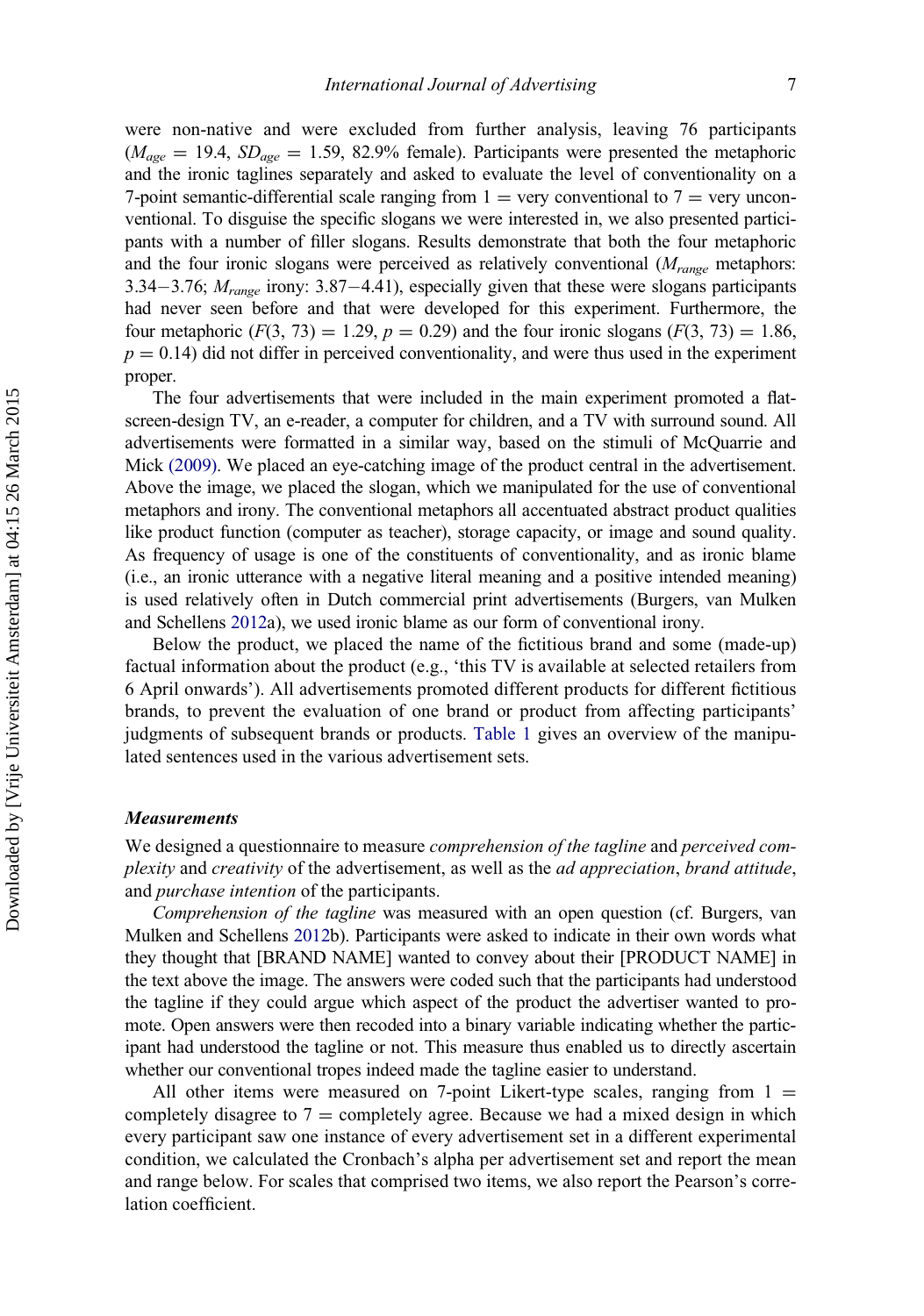Table 1. Overview of manipulations of stimulus sentences. Table 1. Overview of manipulations of stimulus sentences.

| $\rm{set}$               | Product                |                            | Without conventional metaphor                                                           | With conventional metaphor                                                                  |
|--------------------------|------------------------|----------------------------|-----------------------------------------------------------------------------------------|---------------------------------------------------------------------------------------------|
|                          | TV with surround sound | Without conventional irony | Invitation: Tonight, the upstairs<br>neighbors watch TV.                                | neighbors have a live concert in their<br>Invitation: Tonight, the upstairs<br>living room. |
|                          |                        | With conventional irony    | Warning: Tonight, the upstairs<br>neighbors watch TV.                                   | neighbors have a live concert in their<br>Warning: Tonight, the upstairs<br>living room.    |
| $\overline{\mathcal{C}}$ | Computer for children  | Without conventional irony | will always want to learn with this<br>Parents, don't worry: Your children<br>computer. | will always want to learn with this<br>Parents, don't worry: Your children<br>teacher.      |
|                          |                        | With conventional irony    | Parents, beware: Your children will<br>always want to learn with this<br>computer.      | Parents, beware: Your children will<br>always want to learn with this<br>teacher.           |
|                          | E-Reader               | Without conventional irony | Fantastic that a heavy bag has become<br>obsolete because of this e-reader.             | Fantastic that a heavy bag has become<br>obsolete because of this library.                  |
|                          |                        | With conventional irony    | obsolete because of this e-reader.<br>A pity that a heavy bag has become                | A pity that a heavy bag has become<br>obsolete because of this library.                     |
| 4                        | Flat screen design TV  | Without conventional irony | Isn't it great that everyone can now own<br>a TV with a beautiful screen quality.       | Isn't it great that everyone can now<br>have such a beautiful vista.                        |
|                          |                        | With conventional irony    | Isn't it annoying that everyone can now<br>own a TV with a beautiful screen<br>quality. | Isn't it annoying that everyone can now<br>have such a beautiful vista.                     |

Note: Metaphors are indicated in italics; ironic elements are underlined. Note: Metaphors are indicated in italics; ironic elements are underlined.

<span id="page-9-0"></span> $\mathbf{I}$ 

Downloaded by [Vrije Universiteit Amsterdam] at 04:15 26 March 2015

Downloaded by [Vrije Universiteit Amsterdam] at 04:15 26 March 2015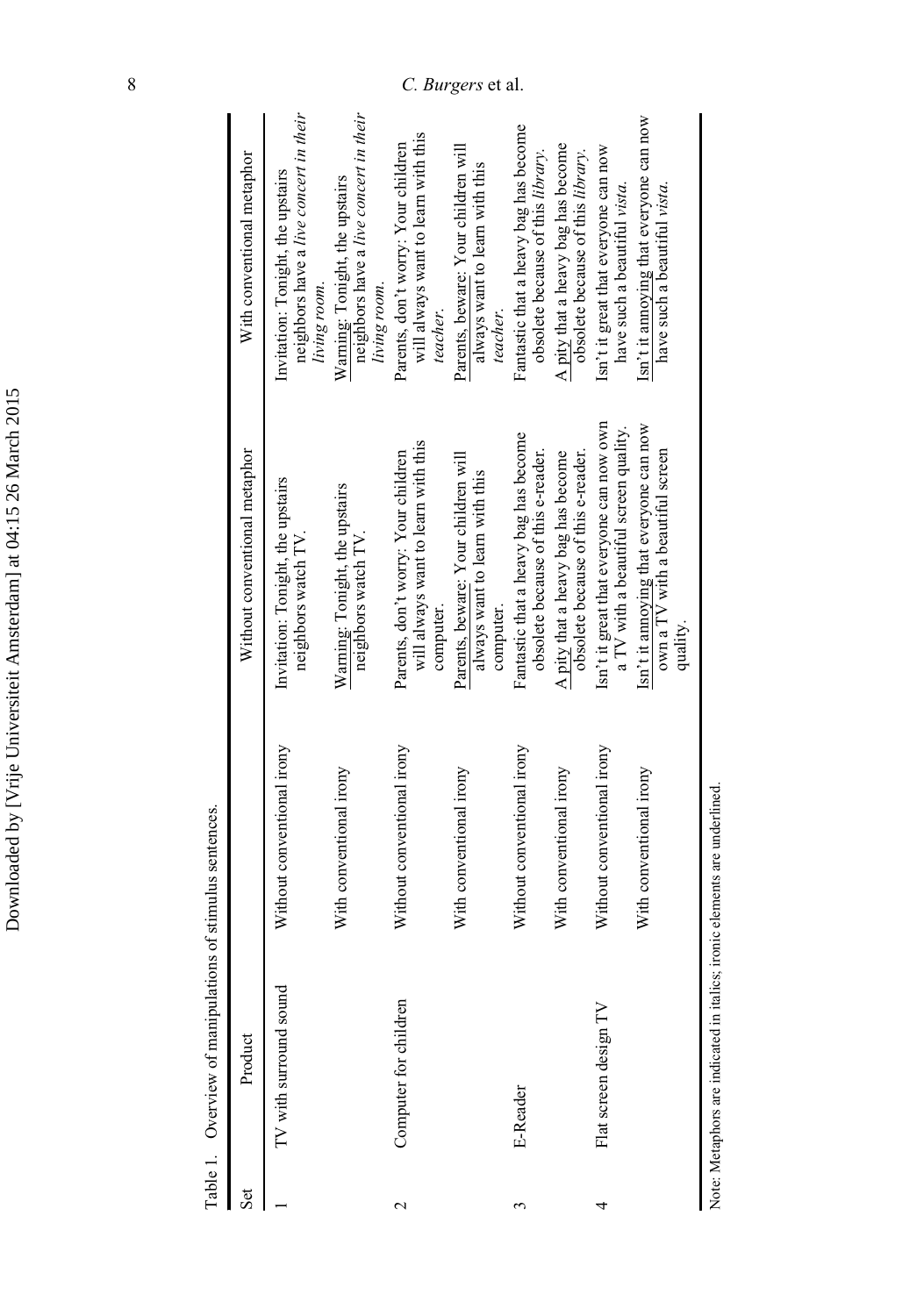Perceived complexity was tapped by asking whether participants thought the advertisements were clear (reverse-coded) and difficult to understand (McQuarrie and Mick [1999](#page-18-15);  $\alpha_{\text{average}} = 0.86$ , range: 0.77–0.92,  $r_{\text{average}} = 0.76$ , range: 0.63–0.84).

Perceived creativity was measured by asking whether participants thought the ad was surprising and original (van Mulken, le Pair, and Forceville [2010;](#page-19-4)  $\alpha_{\text{average}} = 0.80$ , range:  $0.7-0.82$ ,  $r_{\text{average}} = 0.67$ , range:  $0.61-0.71$ .

To measure ad appreciation, we asked whether participants thought the advertisement was well made, annoying (reverse-coded) and appealing (Heath and Heath [2008](#page-18-16);  $\alpha_{\text{average}} =$ 0.80, range:  $0.75-0.84$ ).

Brand attitude was measured by asking whether the brand was appealing and evoked a positive feeling (based on Cho, Lee and Tharp [2001;](#page-17-21)  $\alpha_{\text{average}} = 0.90$ , range: 0.90–0.91,  $r_{\text{average}} = 0.82$ , range: 0.81–0.84).

Purchase intention was tapped by asking whether it was likely that participants would buy the product and recommend buying the product to a good friend ( $\alpha_{\text{average}} = 0.94$ , range:  $0.93-0.95$ ,  $r_{\text{average}} = 0.89$ , range:  $0.86-0.91$ ).

Finally, respondents had to fill out some demographic questions about their gender, age, nationality, and native language.

# Results

Given that a counterbalanced design was used, between-subjects results are reported for the direct effects (Raaijmakers, Schrijnemakers and Gremmen [1999\)](#page-19-16), which implies that all direct effects were analysed with 2 (conventional metaphor vs. no conventional metaphor)  $\times$  2 (conventional irony vs. no conventional irony) repeated measures (M) ANOVAs generalizing across participants. Nevertheless, various respondents saw different stimuli in different conditions. To account for the variation within stimuli, group mean centring was applied to the data. While the analyses are computed on the groupmean-centred dataset, for reader convenience, [Table 2](#page-11-0) gives the unadjusted means.

#### Control analysis

A preliminary analysis checked whether our taglines with conventional metaphor and irony were indeed comprehended well. As expected, results showed an effect of conventional metaphors on comprehension of the tagline.  $(F(1, 151) = 11.91, p < 0.01, \eta_p^2 = 0.07)$ . No main effect of irony  $(F < 1)$  and no interaction effect of metaphor and irony  $(F < 1)$  were found. Given that the taglines with conventional metaphors were better understood than those without conventional metaphors, and that the taglines with irony were understood as well as those without irony, our participants had little problem understanding the tropes.

#### Effects of conventional metaphors on advertisement evaluations

H1 predicted that advertisements with conventional metaphors would be (a) perceived as less complex, (b) perceived as more creative, and (c) appreciated more than advertisements without conventional metaphors. We found a significant multivariate effect of metaphors on advertisement evaluations (Wilks'  $\lambda = 0.71$ ,  $F(3, 149) = 20.25$ ,  $p < 0.001$ ,  $n_p^2 = 0.29$ ). Subsequent univariate analyses revealed main effects of conventional metaphors on perceived creativity  $(F(1, 151) = 15.65, p < 0.001, \eta_p^2 = 0.09)$ , perceived complexity  $(F(1, 151) = 44.89, p < 0.001, \eta_p^2 = 0.23)$ , and ad appreciation  $(F(1, 151) =$ 41.53,  $p < 0.001$ ,  $\eta_p^2 = 0.22$ ). Participants considered ads with conventional metaphors to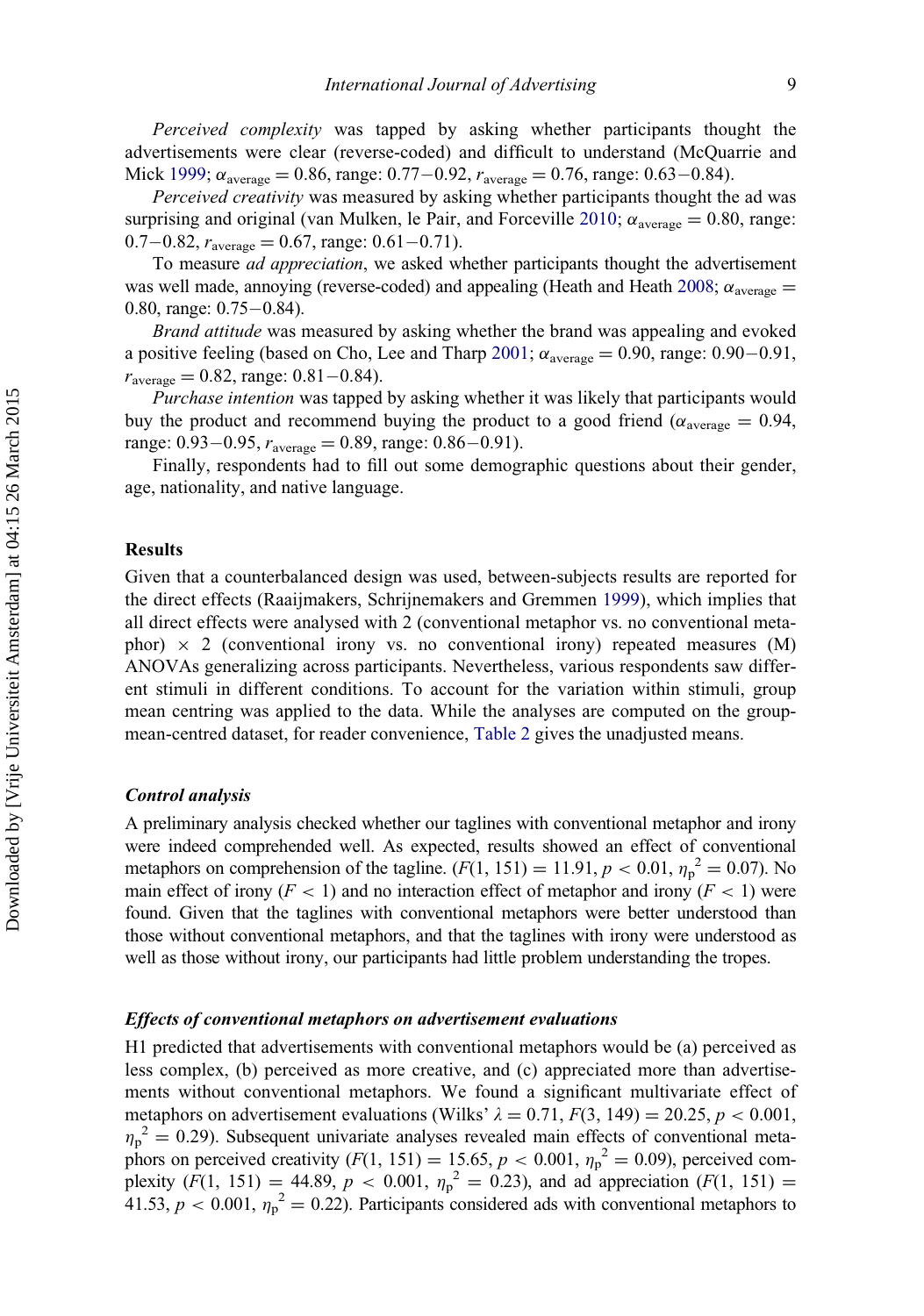Without conventional metaphor With conventional metaphor Without irony With irony Without irony With irony Ad comprehension  $0.72 (0.45)^a$   $0.68 (0.47)^a$   $0.81 (0.39)^b$   $0.82 (0.39)^b$ Perceived creativity  $3.36 (1.24)^{a}$   $3.59 (1.35)^{ab}$   $3.78 (1.36)^{bc}$   $3.85 (1.30)^{c}$ Perceived complexity  $3.62 (1.79)^a$   $3.51 (1.69)^a$   $2.62 (1.19)^b$   $3.13 (1.37)^c$ Ad appreciation 3.97  $(1.21)^a$  3.80  $(1.36)^a$  4.61  $(1.25)^b$  4.28  $(1.29)^c$ Brand attitude 3.29  $(1.41)^{a}$  3.24  $(1.46)^{a}$  3.72  $(1.42)^{b}$  3.66  $(1.39)^{b}$ Purchase intention  $2.92 (1.38)^{a=5}$   $2.84 (1.36)^a$   $3.14 (1.41)^{b=3}$   $3.12 (1.32)^{b=5}$ 

Table 2. Mean scores (and standard deviations) of comprehension, perceived creativity, perceived complexity, ad appreciation, brand attitude, and purchase intention, in the metaphor and irony conditions.

<span id="page-11-0"></span>Note: Ad comprehension is expressed as the percentage of participants who understood the stimulus sentence. All other variables are measured on 7-point scales; higher numbers indicate more creative and more complex advertisements and more favorable ad appreciation, and a more favorable brand attitude and purchase intention. Different superscript letters indicate significant differences with at least  $p < 0.05$ ; superscript symbols indicate that the two variables with the same symbol ( $\exists$  or  $\hat{\mathcal{S}}$ ) differ with at least  $p < 0.10$ .

be less complex and more creative than ads without conventional metaphors. Furthermore, they also appreciated ads with conventional metaphors more. These findings support H1.

## Effects of conventional metaphors on persuasiveness and mediation analyses

H2 posits that persuasive effects of conventional metaphors on brand attitude and purchase intention are mediated by (a) perceived complexity, (b) perceived creativity, and (c) ad appreciation. To test this hypothesis, we first tested for direct effects of conventional metaphors on persuasiveness. We found a significant multivariate effect of metaphors on persuasiveness (Wilks'  $\lambda = 0.88, F(2, 150) = 9.98, p < 0.001, \eta_p^2 = 0.12$ ). Subsequent univariate analyses revealed that metaphors had significant effects on brand attitude  $(F(1, 151) = 20.09, p < 0.001, \eta_p^2 = 0.12)$  and purchase intention  $(F(1, 151) =$ 9.32,  $p < 0.01$ ,  $\eta_p^2 = 0.06$ ). Participants in the conditions with conventional metaphors had a more favourable brand attitude and purchase intention than participants in the conditions without conventional metaphors.

To further assess our mediation hypothesis, we used the method developed by Judd, Kenny, and McClelland [\(2001\)](#page-18-17) to test mediation and moderation in within-subjects designs. Following their recommendations, we created single dependent variables by subtracting the scores of the conditions without metaphors from those with metaphors (e.g., difference scores brand attitude  $=$  brand attitude advertisement with metaphor  $-$  brand attitude advertisement without metaphor). In a similar way, we created single mediator (e.g., difference scores ad appreciation  $=$  appreciation of advertisement with metaphor  $$ appreciation of advertisement without metaphor) and moderator (e.g., sum score ad appreciation  $=$  appreciation of advertisement with metaphor  $+$  appreciation of advertisement without metaphor) variables for perceived creativity, perceived complexity, and ad appreciation. All sum and difference scores were calculated on the mean-centred data.

Judd, Kenny, and McClelland [\(2001\)](#page-18-17) posit that mediation in within-subjects designs can be established if two conditions are met. First, the independent variable of conventional metaphors has to influence the proposed mediator's perceived creativity, perceived complexity, and ad appreciation. The MANOVA reported above indicates that this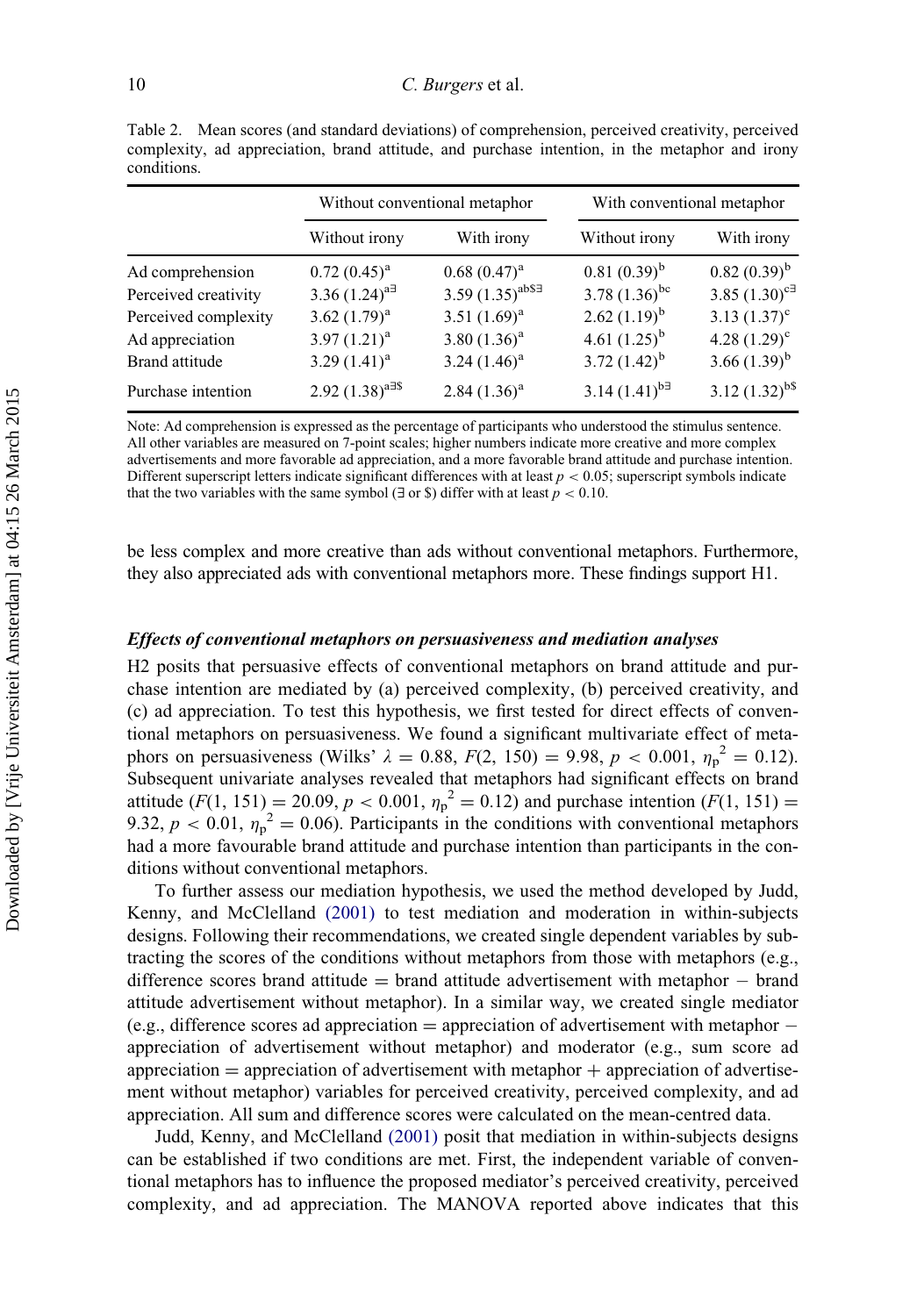condition is met. Second, we regressed both the difference and the sum scores of perceived creativity, perceived complexity, and ad appreciation on the difference scores of the dependent variables of brand attitude and purchase intention. Judd, Kenny, and McClelland [\(2001\)](#page-18-17) propose to include both the sum and differences scores in the model. If the sum scores are a significant predictor in this model, then this implies a moderation effect. If the difference scores are a significant predictor, then this implies a mediation effect. Furthermore, if the constant in the analysis with mean-centred data is not statistically significant, this indicates full mediation. In the case that the constant is significant, this indicates partial mediation.

[Table 3](#page-13-0) gives an overview of these analyses and shows no moderation of perceived creativity, complexity, or ad appreciation on brand attitude or purchase intention. However, [Table 3](#page-13-0) does show significant mediation effects for all three proposed mediators on both dependent variables. In half of the cases, we find partial mediation and in the other half of the cases, we find full mediation. Thus, in all, mediation is established and H2 is supported by the data.

# Effects of irony on advertisement evaluations and persuasiveness

H3 states that advertisements with conventional irony are perceived as more difficult than advertisements without conventional irony. We found a significant effect of conventional irony on advertisement evaluations (Wilks'  $\lambda = 0.88$ ,  $F(3, 149) = 6.84$ ,  $p < 0.001$ ,  $\eta_p^2 =$ 0.12). Subsequent univariate analyses show a negative main effect of conventional irony on ad appreciation ( $F(1, 151) = 7.48$ ,  $p < 0.01$ ,  $\eta_p^2 = 0.05$ ) and a trend on perceived complexity  $(F(1, 151) = 3.56, p = 0.061, \eta_p^2 = 0.02)$ . Participants in the conditions with conventional irony perceived more complexity in the ads and appreciated the ad less than participants in the conditions without irony. This means that H3 is supported by the data. Conventional irony did not affect perceived creativity  $(F(1, 151) = 2.44, p = 0.12)$ .

The main effect of conventional irony on advertisement evaluations was qualified by an interaction of metaphor and irony on this dependent variable (Wilks'  $\lambda = 0.95$ ,  $F(3, 149) = 2.71, p < 0.05, \eta_p^2 = 0.05$ . Subsequent univariate analyses revealed an interaction on perceived complexity  $(F(1, 151) = 7.05, p < 0.01, \eta_p^2 = 0.05)$ , but not on perceived creativity  $(F < 1)$  or ad appreciation  $(F < 1)$ . Pairwise comparisons with Bonferroni correction revealed no effect of irony in the conditions without metaphor ( $p =$ 0.59). However, in the condition with metaphor, the perceived complexity of the advertisement without conventional irony was lower than that of the advertisement with conventional irony ( $p < 0.001$ ). These data demonstrated that, also in the presence of irony, conventional metaphors reduce perceived complexity.

Finally, we found no effects of conventional irony on brand attitude and purchase intention. Our analyses showed neither a main effect of conventional irony (Wilks'  $\lambda =$ 0.99,  $F(2, 150) < 1$ ) nor an interaction effect of metaphors and irony on persuasiveness (Wilks'  $\lambda = 0.99, F(2, 150) < 1$  $\lambda = 0.99, F(2, 150) < 1$  $\lambda = 0.99, F(2, 150) < 1$ ).<sup>1</sup>

# Conclusion and discussion

The aim of our study was to investigate the impact of conventional tropes on advertising persuasiveness. Results showed that metaphor and irony have different effects on persuasiveness. While conventional metaphor showed a positive effect on both advertisement evaluations and persuasiveness, conventional irony mostly showed negative effects on advertisement evaluations and no effects on persuasiveness. These differences in the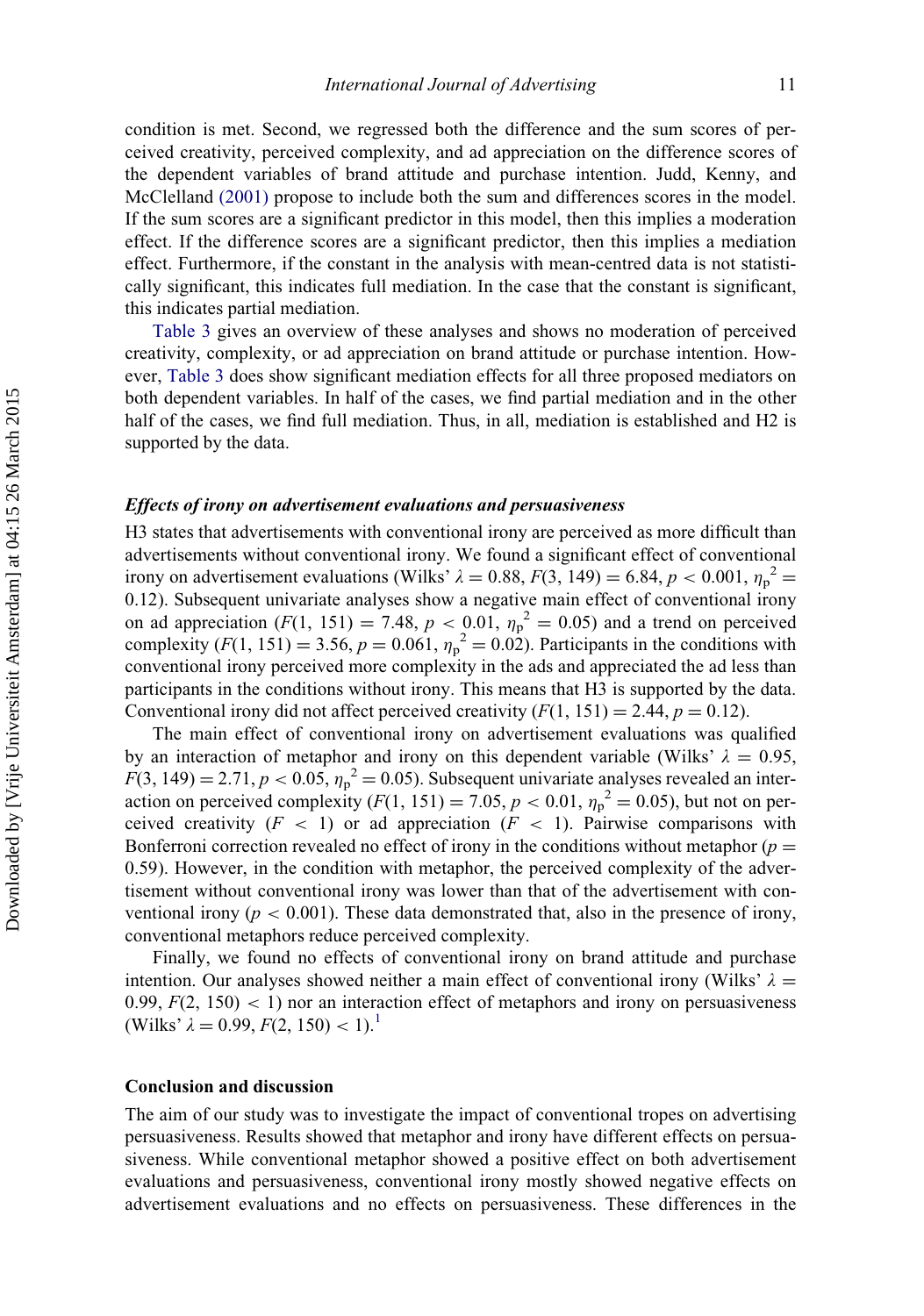| ׇ֚                                                                                                              |
|-----------------------------------------------------------------------------------------------------------------|
| l                                                                                                               |
|                                                                                                                 |
|                                                                                                                 |
| $\mathfrak{g}$                                                                                                  |
| l                                                                                                               |
| ł                                                                                                               |
| າ<br>ໂ                                                                                                          |
| י<br>י<br>l                                                                                                     |
|                                                                                                                 |
|                                                                                                                 |
| i                                                                                                               |
| ١                                                                                                               |
|                                                                                                                 |
|                                                                                                                 |
|                                                                                                                 |
| ì                                                                                                               |
|                                                                                                                 |
|                                                                                                                 |
| į<br>ı                                                                                                          |
| i<br>l<br>J                                                                                                     |
| j                                                                                                               |
| :                                                                                                               |
|                                                                                                                 |
| ֧֧֧֧֧֧֧֧֧ׅ֧֧֧֧֧֧֧֧֧֧֧֧֧֧֧֧֛֚֚֚֚֚֚֚֚֚֚֚֚֚֚֚֚֚֚֓֝֝֓֝֓֝֓֝֟֓֝֟֓֝֬֝֟֝֬֜֝֬֝֜֝֬֜֝֬֝֬֝֬֝֬֝֬<br>֧֧֪֪֪֪֪֪֪֪֪֪֪֪֪֪֪֪֪֪֪֪֜֜ |
|                                                                                                                 |
| :<br>:<br>:                                                                                                     |
|                                                                                                                 |
|                                                                                                                 |
|                                                                                                                 |
|                                                                                                                 |
|                                                                                                                 |
|                                                                                                                 |
|                                                                                                                 |
|                                                                                                                 |
| I                                                                                                               |

Table 3. Mediation analyses with perceived creativity, perceived complexity, and ad appreciation as hypothesized mediators of the effects of conventional<br>metaphors (vs. no metaphors) on brand attitude and purchase intentio Table 3. Mediation analyses with perceived creativity, perceived complexity, and ad appreciation as hypothesized mediators of the effects of conventional metaphors (vs. no metaphors) on brand attitude and purchase intention.

|                                                                                                                                                                                                                                                                                                                                                                                                                              |                          | Brand attitude                                 |                        |                                | Purchase intention                             |                        |
|------------------------------------------------------------------------------------------------------------------------------------------------------------------------------------------------------------------------------------------------------------------------------------------------------------------------------------------------------------------------------------------------------------------------------|--------------------------|------------------------------------------------|------------------------|--------------------------------|------------------------------------------------|------------------------|
| Predictor                                                                                                                                                                                                                                                                                                                                                                                                                    | $b(SE_b)$                | B                                              | d                      | $b\left( \text{SE}_{h}\right)$ | 9                                              | d                      |
| Perceived creativity:                                                                                                                                                                                                                                                                                                                                                                                                        |                          |                                                |                        |                                |                                                |                        |
| Constant                                                                                                                                                                                                                                                                                                                                                                                                                     | 0.31(0.10)               |                                                | $< 0.01$               | 0.15(0.08)                     |                                                | 0.07                   |
| Sum scores                                                                                                                                                                                                                                                                                                                                                                                                                   | 0.06(0.05)               | 0.09                                           | 0.24                   | 0.07(0.05)                     | 0.12                                           | 0.13                   |
| Difference scores                                                                                                                                                                                                                                                                                                                                                                                                            | 0.35(0.09)               | 0.32                                           | 0.001                  | 0.31(0.07)                     | 0.32                                           | $< 0.001$ *            |
| Model parameters                                                                                                                                                                                                                                                                                                                                                                                                             |                          | $F(2,149) = 9.57, p < 0.001, R2_{adj} = 0.10$  |                        |                                | $F(2,149) = 10.55, p < 0.001, R2_{adj} = 0.11$ |                        |
| Perceived complexity:                                                                                                                                                                                                                                                                                                                                                                                                        |                          |                                                |                        |                                |                                                |                        |
| Constant                                                                                                                                                                                                                                                                                                                                                                                                                     | (0.10)<br>$\overline{0}$ |                                                | 0.079                  | 0.10(0.09)                     |                                                | 0.26                   |
| Sum scores                                                                                                                                                                                                                                                                                                                                                                                                                   | 0.03(0.05)               | 0.05                                           | 0.57                   | 0.04(0.05)                     | 0.07                                           | 0.36                   |
| Difference scores                                                                                                                                                                                                                                                                                                                                                                                                            | $-0.37(0.07)$            | $-0.39$                                        | $< 0.001$ <sup>*</sup> | $-0.22(0.06)$                  | $-0.27$                                        | $< 0.01$ <sup>**</sup> |
| Model parameters                                                                                                                                                                                                                                                                                                                                                                                                             |                          | $F(2,149) = 14.08, p < 0.001, R2_{adj} = 0.15$ |                        |                                | $F(2,149) = 6.72, p < 0.01, R2_{adj} = 0.07$   |                        |
| Ad appreciation:                                                                                                                                                                                                                                                                                                                                                                                                             |                          |                                                |                        |                                |                                                |                        |
| Constant                                                                                                                                                                                                                                                                                                                                                                                                                     | (60.07, 0.09)            |                                                | 0.44                   | 0.05(0.09)                     |                                                | 0.56                   |
| Sum scores                                                                                                                                                                                                                                                                                                                                                                                                                   | 0.04(0.05)               | 0.05                                           | 0.43                   | 0.04(0.05)                     | 0.07                                           | 0.40                   |
| Difference scores                                                                                                                                                                                                                                                                                                                                                                                                            | 0.64(0.09)               | 0.59                                           | $< 0.001$ **           | 0.36(0.07)                     | 0.38                                           | $< 0.001$ **           |
| Model parameters                                                                                                                                                                                                                                                                                                                                                                                                             |                          | $F(2,149) = 40.70, p < 0.001, R2_{adi} = 0.35$ |                        |                                | $F(2,149) = 13.62, p < 0.001, R2_{adi} = 0.14$ |                        |
| metaphor and no-metaphor conditions of the hypothesized moderator. Difference scores refer to the difference between the metaphor and no-metaphor conditions of the hypothesized<br>Note: Mediation analyses follow the method of Judd, Kenny, and McClelland (2001) for mediation and moderation in within-subjects designs. Sum scores refer to the sums of the<br>mediator. $* =$ partial mediation, $* =$ full mediation |                          |                                                |                        |                                |                                                |                        |

<span id="page-13-0"></span>12 C. Burgers et al.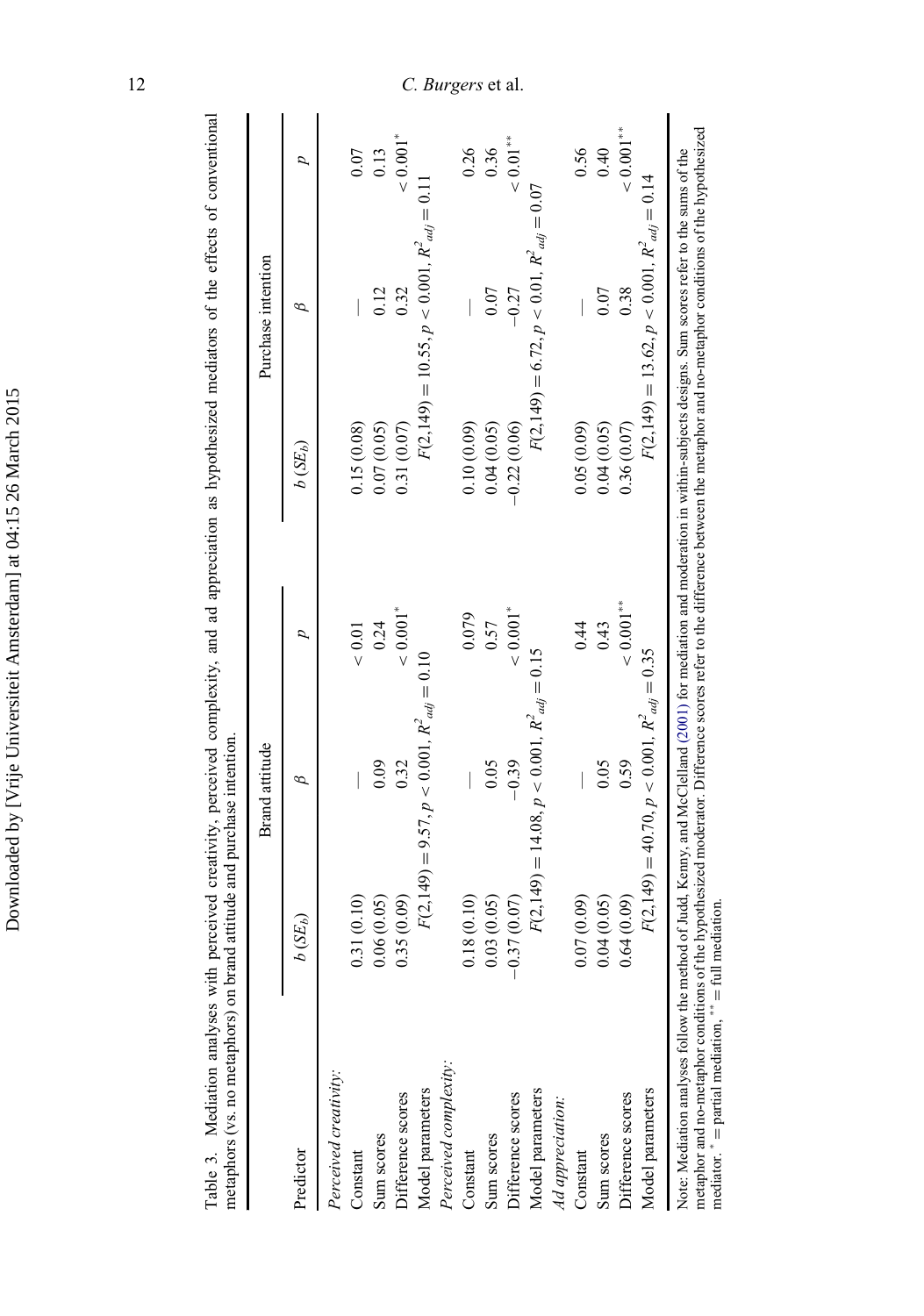effects of metaphor and irony can be well explained by looking at the nature of metaphor and irony.

First, we found that conventional metaphor decreases perceived ad complexity and increases perceived creativity and ad appreciation (H1), which in turn positively impacts brand attitude and purchase intention (H2). These results support the view that conventional metaphors are powerful rhetorical devices in advertising: conventional metaphors make an abstract product quality more concrete, implying that ads with conventional metaphors are less complex than ads without conventional metaphors.

Next, conventional metaphors increase the perceived creativity and appreciation of the ad. This can be well explained, because conventional metaphors make an abstract product quality more concrete. Concreteness has been identified as one of the elements constituting the vividness of an advertisement (e.g., Fennis, Das and Fransen [2012\)](#page-17-9). Vividness in turn is positively related to perceived creativity (e.g., Antonietti and Colombo [2011;](#page-17-10) LeBoutillier and Marks [2003\)](#page-18-12) and ad appreciation (Burns, Biswas and Babin [1993;](#page-17-11) Fennis, Das and Fransen [2012](#page-17-9)). In our study, these relations were also found for conventional metaphors in advertising.

Furthermore, the persuasive effects of conventional metaphor on brand attitude and purchase intention were mediated by perceived ad complexity, perceived ad creativity, and ad appreciation (H2). As such, conventional metaphors are important persuasive devices in advertising. However, the mechanism underlying the persuasiveness of conventional metaphors is different from that of novel metaphors. While novel metaphors are mainly persuasive by presenting the reader with a puzzle (e.g., McQuarrie and Mick [2003,](#page-18-3) [2009;](#page-18-4) Mothersbaugh, Huhmann, and Franke [2002](#page-19-2); Stathakopoulos, Theodorakis, and Mastoridou [2008](#page-19-3); van Mulken, le Pair, and Forceville [2010](#page-19-4)), conventional metaphors are a means to enhance the concreteness (and thus the vividness) of the advertisement. This study has shown, for the first time, that using metaphors to decrease ad complexity compared to literal statements can enhance the persuasiveness of print ads.

Our study also demonstrates that different tropes can have differential effects on advertisement evaluations (H3). In contrast to conventional metaphors, conventional irony had little effect on advertising persuasiveness. In the case of conventional irony (i.e., forms of irony that are used relatively often in specific contexts like ironic blame in commercial advertising), recipients immediately come to the intended meaning and do not have to solve an ironic puzzle. This suggests that ironic warnings may have been used so often in commercial advertising that they have become a conventional technique (Burgers, van Mulken and Schellens [2012](#page-17-20)b; Lagerwerf [2007](#page-18-18)) and that the ironic joke has worn out, leading to no effects on persuasiveness.

We also found that combining conventional metaphor and conventional irony in one statement did not enhance their persuasiveness compared to an advertisement with only a metaphor or only an ironic comment. These results tie in with previous findings by Mothersbaugh, Huhmann, and Franke [\(2002](#page-19-2), Study 1), who looked at the effects of combining several tropes (like metaphor and irony) in advertising headlines. Mothersbaugh, Huhmann, and Franke [\(2002](#page-19-2)) found that headlines with two tropes did not lead to additional ad processing compared to headlines with only one trope. Similarly, in our study, combining two types of conventional tropes in one headline does not increase the advertisement's persuasiveness compared to headlines with only one conventional trope. These results present converging evidence that stacking types of conventional tropes in one headline has little effect on the headline's persuasiveness compared to headlines that use only one conventional trope.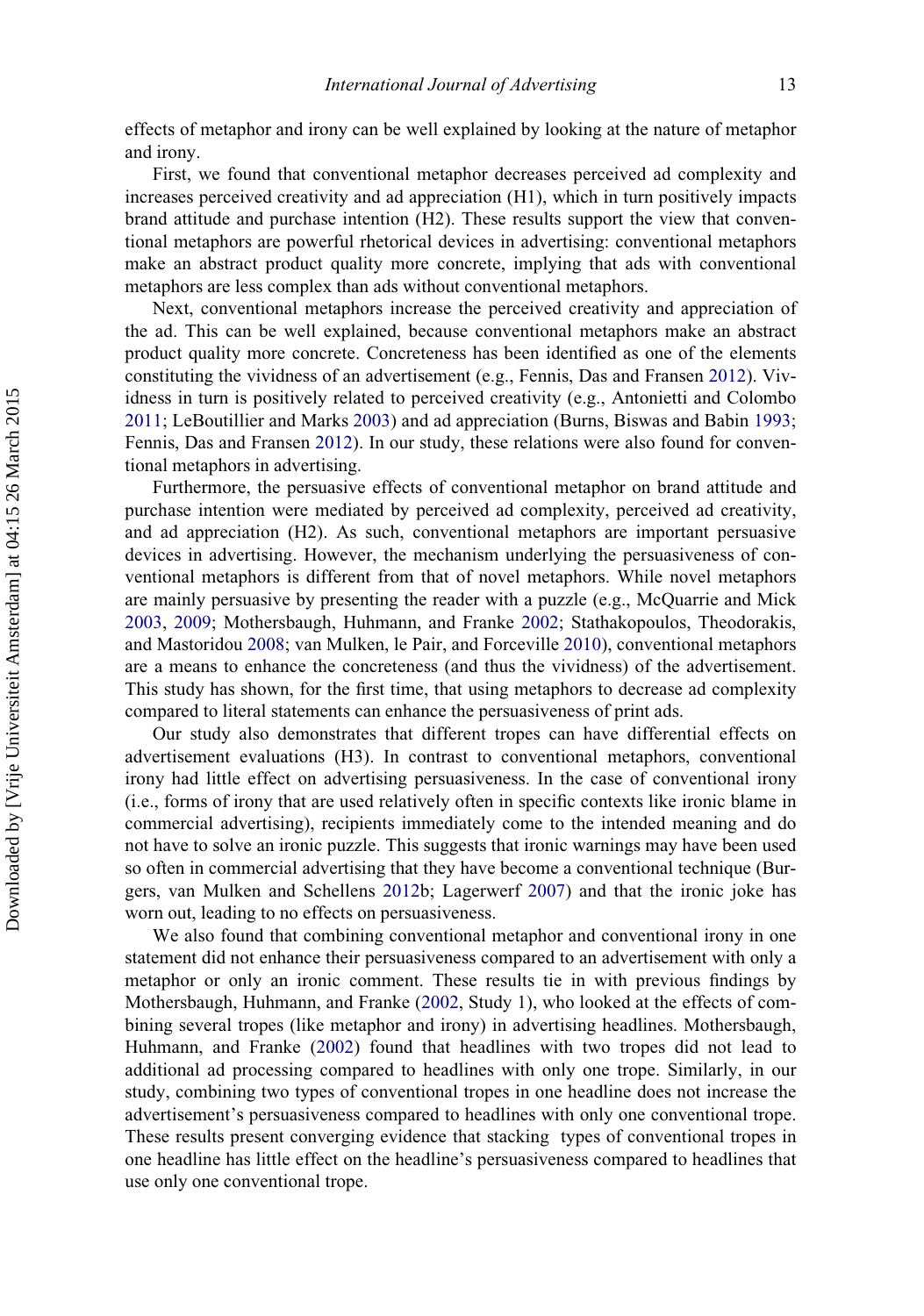# 14 C. Burgers et al.

These results thus show that different tropes like metaphor and irony impact advertising persuasiveness in different ways: conventional metaphors add communicative value to an advertisement by making an abstract product quality more concrete. In contrast, irony does not have this quality, because irony only involves a shift in evaluative valence. As such, irony may only be persuasive in the way novel metaphors are persuasive: if an ironic utterance poses a moderately complex puzzle, readers may appreciate the irony which enhances its persuasiveness. This means that, following the theory of the inverted U-curve (McQuarrie and Mick [2003,](#page-18-3) [2009;](#page-18-4) van Mulken, le Pair, and Forceville [2010\)](#page-19-4), conventional irony may not be a persuasive strategy to pursue in advertising.

The results thus demonstrate the importance of focusing on micro-executional elements of print advertising (cf. Chang [2011;](#page-17-0) Chang and Lin [2010;](#page-17-1) Lin and Shen [2012;](#page-18-0) Praxmarer [2011](#page-19-1)) and the need to differentiate between various rhetorical figures when establishing their effects in advertising. Various advertising scholars generalize findings on rhetorical figures to the levels of schemes or tropes (e.g., McQuarrie and Mick [1996;](#page-18-2) Mothersbaugh, Huhmann, and Franke [2002](#page-19-2); van Enschot, Beckers and van Mulken [2010\)](#page-19-5), implicitly assuming that results found for tropes like metaphor are also applicable to tropes like irony, and vice versa. Our study indicates that this may not be the case, because it demonstrates that different tropes have differential effects. These results warrant the investigation of individual tropes in advertising, demonstrating the relevance of recent advertising literature delineating the effects of individual tropes like novel metaphors (cf. Phillips and McQuarrie [2009;](#page-19-6) van Mulken, le Pair, and Forceville [2010\)](#page-19-4), novel irony (Lagerwerf [2007\)](#page-18-18), personification (Delbaere, McQuarrie and Phillips [2011](#page-17-5)), and resonance (Stathakopoulos, Theodorakis, and Mastoridou [2008](#page-19-3)) in advertising. Our study adds the investigation of conventional metaphor and conventional irony to this list.

Furthermore, other studies have demonstrated that rhetorical figures are processed differently in the verbal and visual modality. In fact, scholars have identified differential processing models of visual figures (e.g., Forceville [1996](#page-17-22); Gkiouzepas and Hogg [2011](#page-17-23); Phillips and McQuarrie [2004](#page-19-17)). This implies that visual figures may be processed in different ways from verbal figures. Future research should thus investigate whether the results found for conventional verbal figures in this study also apply to conventional visual figures.

Some caveats should be noted about our study. As our study is the first experimental study to investigate the effects of conventional metaphors and irony in advertising (as differentiated from novel metaphors and irony), the results should be further validated by replications using other types of products (e.g., low-involvement or transformational products; Rossiter and Bellman [2005](#page-19-0)) and various advertising media (e.g., TV and online advertising). The conventional metaphors in our study also served to illustrate relatively abstract product qualities like storage capacity. An interesting follow-up question would be if these results hold up when conventional metaphors are used to illustrate more concrete and visible product qualities. Furthermore, our participants were specifically asked to look at the advertisements. In a more natural setting, they would have had the opportunity to ignore the advertisements. We therefore recommend that future research includes manipulated advertisements with conventional metaphor or irony in a magazine format which participants may then browse at their own leisure (cf. McQuarrie and Mick [2009\)](#page-18-4). Finally, the identification and appreciation of specific ironic comments may be different across cultures (Goddard [2006](#page-18-19)), which suggests that our results be should replicated for other languages and cultures.

We used so-called offline measures for our dependent variables, which means that we assessed our variables of interest after processing the ad. Empirical evidence from the field of neuroscience suggests that different regions of the brain are used to process conventional and novel metaphors (Mashal et al. [2007](#page-18-10); Subramaniam et al. [2012\)](#page-19-8).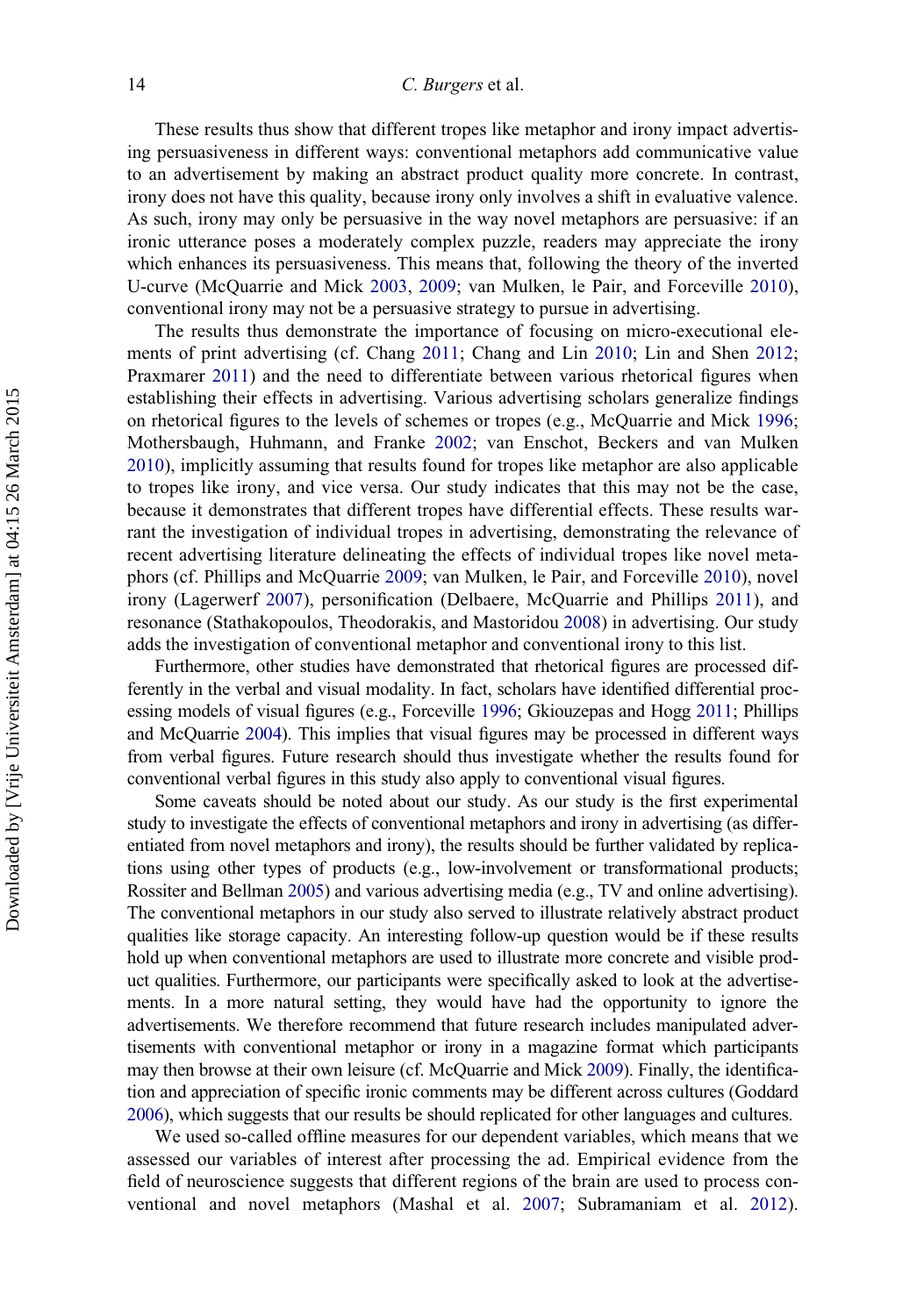Furthermore, both conventional metaphors (e.g., Mashal et al. [2007\)](#page-18-10) and concrete words (e.g., Kiehl et al. [1999\)](#page-18-20) have been associated with less brain activity in the right hemisphere of the brain compared to novel metaphors and abstract words, respectively. To bolster the validity of our claims about how conventional metaphors in advertising are processed, future research may replicate our studies using online measures like event related potential (ERP) or functional magnetic resonance imaging (fMRI) data to contrast processing of conventional and novel metaphors in advertising. If, indeed, such research can show that different brain regions are used to process conventional and novel metaphors, this would bolster our results that conventional metaphors in ads are processed differently from novel metaphors in ads. Finally, our study has shown that conventional metaphors can increase the persuasiveness of ads. An important question for future research is how this effect on persuasiveness compares to the effects of novel metaphors: are conventional metaphors more, equally, or less persuasive compared to novel metaphors?

In sum, our study shows the need to differentiate between various rhetorical tropes when determining advertising persuasiveness, and that conventional metaphors can be persuasive devices in print advertising. We found that conventional metaphors decrease advertising complexity while at the same time increasing perceived creativity and ad appreciation, which in turn affects brand attitude and purchase intention. Thus, conventional metaphors are persuasive in different ways from novel metaphors (cf. Phillips and McQuarrie [2009](#page-19-6); van Mulken, le Pair, and Forceville [2010\)](#page-19-4). While novel metaphors present recipients with a puzzle to be solved, conventional metaphors make abstract product qualities more concrete. We did not find such effects for conventional irony, which indicates that advertising scholars should aim at uncovering the effects of different types of rhetorical figures (in addition to this study, see also, Delbaere, McQuarrie, and Phillips [2011;](#page-17-5) Phillips and McQuarrie [2009](#page-19-6); Stathakopoulos, Theodorakis, and Mastoridou [2008;](#page-19-3) van Mulken, le Pair, and Forceville [2010\)](#page-19-4) rather than generalizing effects to the level of tropes.

#### Acknowledgements

The contribution of Christian Burgers was supported by the Netherlands Organisation for Scientific Research (NWO VENI grant 275-89-020). The contribution of Elly A. Konijn was supported by a grant from the Netherlands Institute for Advanced Study in the Humanities and Social Sciences (NIAS).

# Disclosure statement

No potential conflict of interest was reported by the authors.

#### Note

<span id="page-16-1"></span>1. To exclude the possibility that the effects found for  $H1-3$  were driven by an extreme advertisement set, we also re-ran our analyses for  $H1-3$  on the four individual advertisement sets. Even though not every difference for each analysis on each individual advertisement set reached statistical significance at a level of at least  $p < 0.05$ , we did observe that all mean differences were in the same expected direction. For exact calculations and figures, please contact the corresponding author.

#### References

<span id="page-16-0"></span>Anand, P., and B. Sternthal. 1990. Ease of message processing as a moderator of repetition effects in advertising. Journal of Marketing Research 27, no. 3: 345-53. doi: [10.2307/3172591](http://dx.doi.org/10.2307/3172591)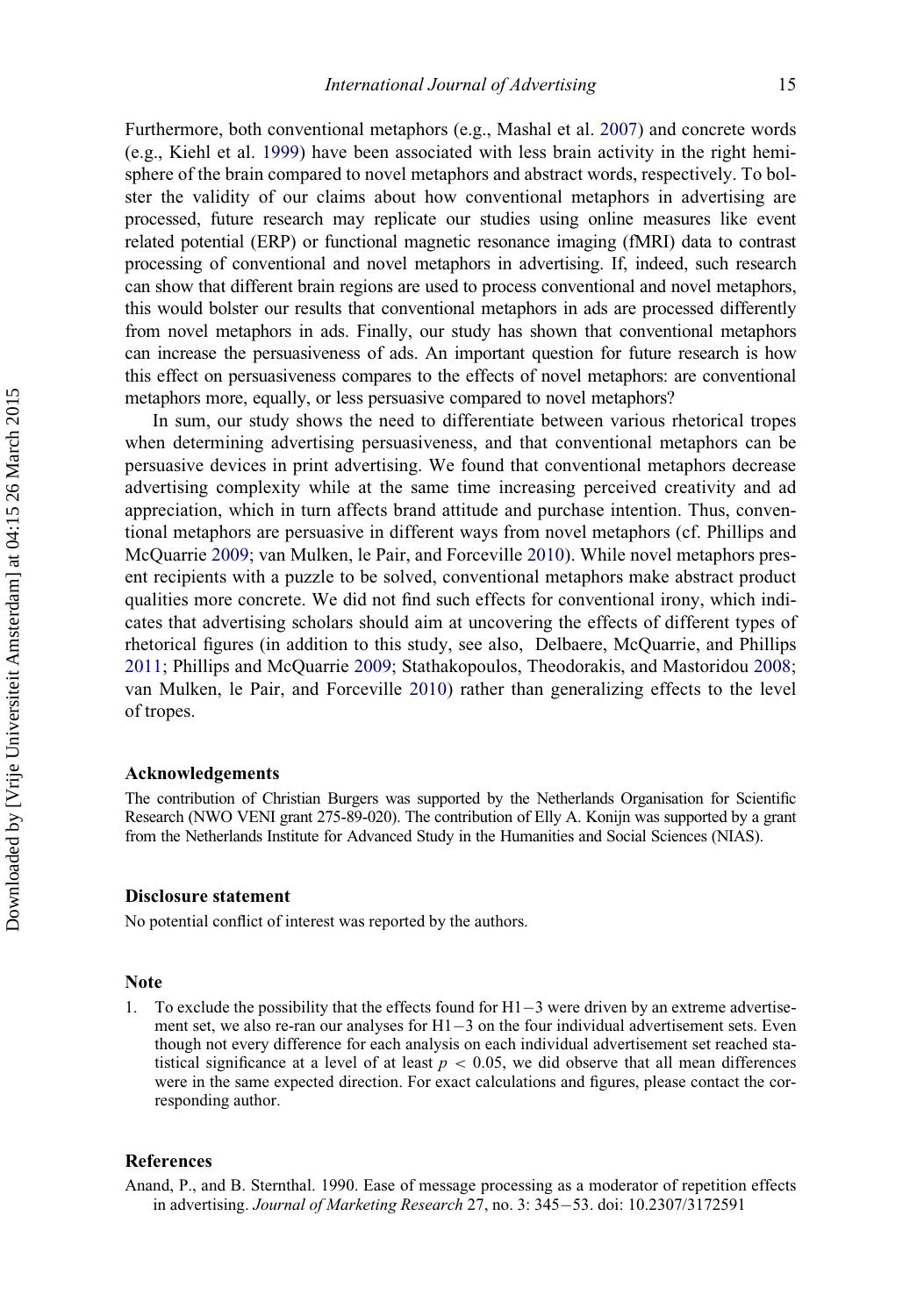<span id="page-17-10"></span>Antonietti, A., and B. Colombo. 2011. Mental imagery as a strategy to enhance creativity in children. Imagination, Cognition and Personality 31, no.  $1-2$ : 63-77. doi:  $10.2190$ /IC.31.1-2.g

<span id="page-17-15"></span>Barbe, K. 1995. Irony in context. Amsterdam, The Netherlands: John Benjamins.

- <span id="page-17-6"></span>Bowdle, B.F., and D. Gentner. 2005. The career of metaphor. Psychological Review 112, no. 1: 193-216. doi: [10.1037/0033](http://dx.doi.org/10.1037/0033--295X.112.1.193)-[295X.112.1.193](http://dx.doi.org/10.1037/0033--295X.112.1.193)
- <span id="page-17-12"></span>Brown, S., and D. Stayman. 1992. Antecedents and consequences of attitude toward the ad: A meta-analysis. Journal of Consumer Research 19, no. 1: 34-51. doi: [10.1086/209284](http://dx.doi.org/10.1086/209284)
- <span id="page-17-13"></span>Burgers, C., M. van Mulken, and P.J. Schellens. 2011. Finding irony: An introduction of the Verbal Irony Procedure (VIP). Metaphor and Symbol 26, no. 3: 186–205. doi: [10.1080/10926488.](http://dx.doi.org/10.1080/10926488.2011.583194) [2011.583194](http://dx.doi.org/10.1080/10926488.2011.583194)
- <span id="page-17-14"></span>Burgers, C., M. van Mulken, and P.J. Schellens. 2012a. Verbal irony: Differences in usage across written genres. Journal of Language and Social Psychology 31, no. 3: 290-310. doi: [10.1177/](http://dx.doi.org/10.1177/0261927x12446596) [0261927](http://dx.doi.org/10.1177/0261927x12446596)×[12446596](http://dx.doi.org/10.1177/0261927x12446596)
- <span id="page-17-20"></span>Burgers, C., M. van Mulken, and P.J. Schellens. 2012b. Type of evaluation and marking of irony: The role of perceived complexity and comprehension. Journal of Pragmatics 44, no. 3, 231242. doi: [10.1016/j.pragma.2011.11.003](http://dx.doi.org/10.1016/j.pragma.2011.11.003)
- <span id="page-17-11"></span>Burns, A.C., A. Biswas, and L.A. Babin. 1993. The operation of visual imagery as a mediator of advertising effects. Journal of Advertising 22, no. 2: 71-85. doi: [10.1080/00913367.1993.](http://dx.doi.org/10.1080/00913367.1993.10673405) [10673405](http://dx.doi.org/10.1080/00913367.1993.10673405)
- <span id="page-17-4"></span>Callister, M.A., and L.A. Stern. 2007. The role of visual hyperbole in advertising effectiveness. Journal of Current Issues and Research in Advertising 29, no. 2:  $1-14$ . doi:  $10.1080/$ [10641734.2007.10505212](http://dx.doi.org/10.1080/10641734.2007.10505212)
- <span id="page-17-18"></span>Camp, E. 2012. Sarcasm, pretense, and the semantics/pragmatics distinction. Nous 46, no. 4: 587-634. doi: [10.1111/j.1468-0068.2010.00822.x](http://dx.doi.org/10.1111/j.1468-0068.2010.00822.x)
- <span id="page-17-0"></span>Chang, C. 2011. Guilt appeals in cause-related marketing. International Journal of Advertising 30, no. 4: 587-616. doi: [10.2501/IJA-30-4-587-616](http://dx.doi.org/10.2501/IJA-30-4-587-616)
- <span id="page-17-1"></span>Chang C. and H. Li. 2010. Why are childlike portrayals appealing in East Asia? A cross-cultural comparison between Taiwan and the US. International Journal of Advertising 29, no. 3: 451474. doi: [10.2501/S0265048710201269](http://dx.doi.org/10.2501/S0265048710201269)
- <span id="page-17-19"></span>Cheang, H.S., and M.D. Pell. 2011. Recognizing sarcasm without language: A cross-linguistic study of English and Cantonese. *Pragmatics and Cognition* 19, no. 2:  $203-23$ . doi: [10.1075/pc.19.](http://dx.doi.org/10.1075/pc.19.2.02che) [2.02che](http://dx.doi.org/10.1075/pc.19.2.02che)
- <span id="page-17-21"></span>Cho, C., J.-G. Lee, and M. Tharp. 2001. Different forced-exposure levels to banner advertisements. Journal of Advertising Research 41, no. 4: 45-56.
- <span id="page-17-8"></span>Cornelissen, J.P., J.S. Clarke, and A. Cienki. 2012. Sensegiving in entrepreneurial contexts: The use of metaphors in speech and gesture to gain and sustain support for novel business ventures. International Small Business Journal 30, no. 3: 21341. doi: [10.1177/0266242610364427](http://dx.doi.org/10.1177/0266242610364427)
- <span id="page-17-2"></span>Cornelissen, J.P., R. Holt, and M. Zundel. 2011. The role of analogy and metaphor in the framing and legitimization of strategic change. Organization Studies 32, no.  $12: 1701-16$ . doi: [10.1177/0170840611425729](http://dx.doi.org/10.1177/0170840611425729)
- <span id="page-17-7"></span>Cornelissen, J.P., and M. Kafouros. 2008. The emergent organization: Primary and complex meta-phors in theorizing about organizations. Organization Studies 29, no. 7: 957-78. doi: [10.1177/](http://dx.doi.org/10.1177/0170840608090533) [0170840608090533](http://dx.doi.org/10.1177/0170840608090533)
- <span id="page-17-5"></span>Delbaere, M., E.F. McQuarrie, and B.J. Phillips. 2011. Personification in advertising. Journal of Advertising 40, no. 1: 121-30. doi: [10.2753/JOA0091-3367400108](http://dx.doi.org/10.2753/JOA0091-3367400108)
- <span id="page-17-9"></span>Fennis, B.M., E. Das, and M.L. Fransen. 2012. Print advertising: Vivid content. Journal of Business Research 65, no. 6: 861-4. doi: [10.1016/j.jbusres.2011.01.008](http://dx.doi.org/10.1016/j.jbusres.2011.01.008)
- <span id="page-17-22"></span>Forceville, C.J. 1996. Pictorial metaphor in advertising. London, UK: Routledge.
- <span id="page-17-3"></span>Gibbs, R.W., Jr., and H. Franks. 2002. Embodied metaphor in women's narratives about their experiences with cancer. *Health Communication* 14, no. 2: 139–65. doi: [10.1207/S15327027](http://dx.doi.org/10.1207/S15327027HC1402_1) [HC1402\\_1](http://dx.doi.org/10.1207/S15327027HC1402_1)
- <span id="page-17-16"></span>Giora, R. 1999. On the priority of salient meanings: Studies of literal and figurative language. Journal of Pragmatics 31, no. 7: 919–29. doi: [10.1016/S0378-2166\(98\)00100-3](http://dx.doi.org/10.1016/S0378-2166(98)00100-3)
- <span id="page-17-17"></span>Giora, R. 2003. On our mind: Salience, context, and figurative language. Oxford, UK: Oxford University Press.
- <span id="page-17-23"></span>Gkiouzepas, L., and M.K. Hogg. 2011. Articulating a new framework for visual metaphors in advertising. Journal of Advertising 40, no. 1:  $103-20$ . doi:  $10.2753$ /JOA0091-3367400107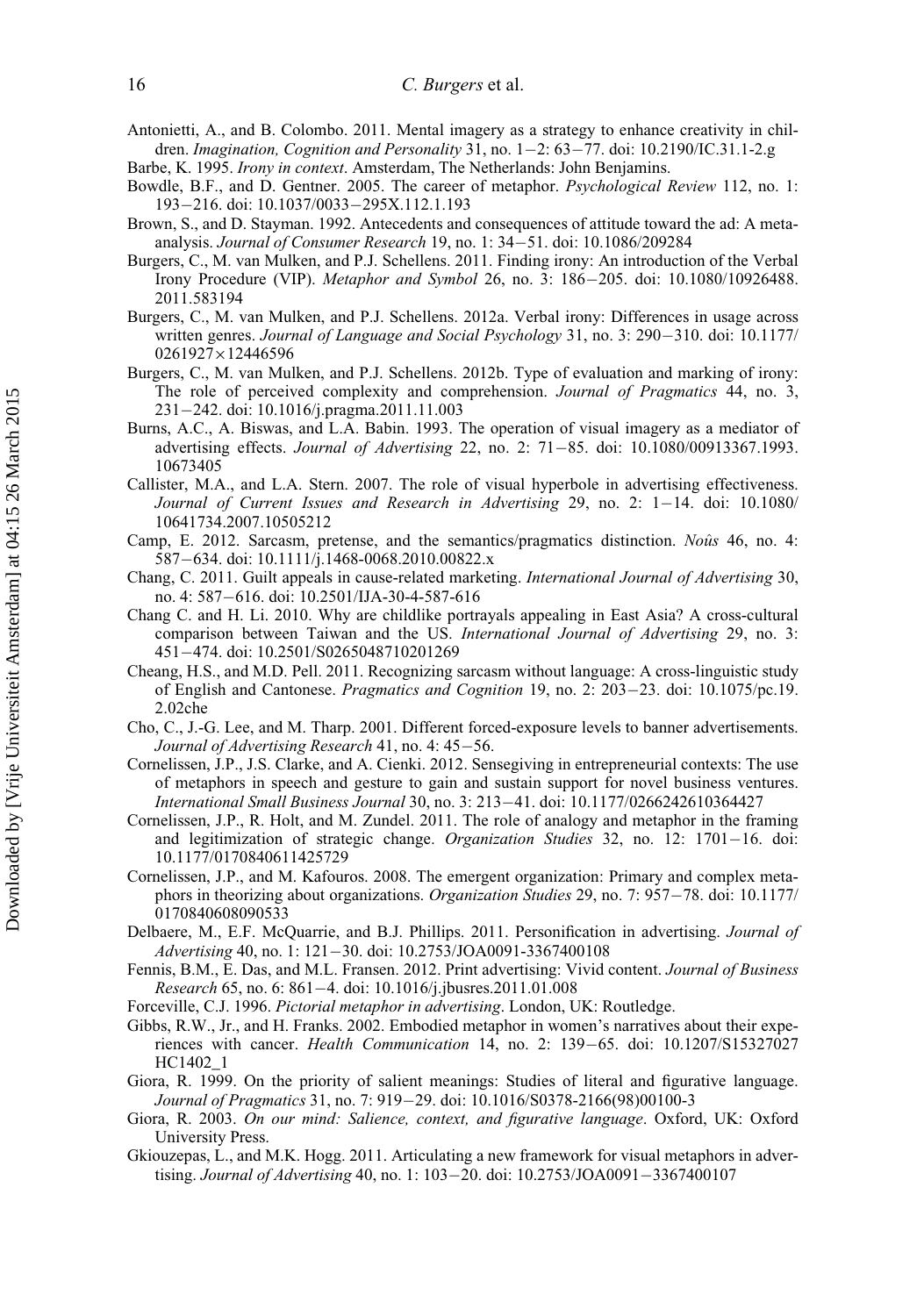- <span id="page-18-19"></span>Goddard, C. 2006. 'Lift your game Martina!': Deadpan jocular irony and the ethnopragmatics of Australian English. In Ethnopragmatics: Understanding discourse in cultural context, ed. C. Goddard, 65-97. Berlin, Germany: Mouton de Gruyter.
- <span id="page-18-16"></span>Heath, T.P.M., and M. Heath. 2008. (Mis)trust in marketing: A reflection on consumers' attitudes and perceptions. Journal of Marketing Management 24, no.  $9-10$ :  $1025-39$ . doi:  $10.1362/$ [026725708](http://dx.doi.org/10.1362/026725708x382037)×[382037](http://dx.doi.org/10.1362/026725708x382037)
- <span id="page-18-1"></span>Hoeken, H., P. Swanepoel, E. Saal, and C. Jansen. 2009. Using message form to stimulate conversations: The case of tropes. Communication Theory 19, no. 1:  $49-65$ . doi:  $10.1111/j.1468-$ [2885.2008.01332.x](http://dx.doi.org/10.1111/j.1468-2885.2008.01332.x)
- <span id="page-18-5"></span>Huhmann, B.A., and P.A. Albinsson. 2012. Does rhetoric impact advertising effectiveness with lik-ing controlled? European Journal of Marketing 46, no. 11/12: 1476-500. doi: [10.1108/](http://dx.doi.org/10.1108/03090561211259943) [03090561211259943](http://dx.doi.org/10.1108/03090561211259943)
- <span id="page-18-6"></span>Jaspaert, K., F. Van de Velde, G. Brône, K. Feyaerts, and D. Geeraerts. 2011. Does framing work? An empirical study of simplifying models for sustainable food production. Cognitive Linguis-tics 22, no. 3: 459-490. doi: [10.1515/COGL.2011.018](http://dx.doi.org/10.1515/COGL.2011.018)
- <span id="page-18-17"></span>Judd, C.M., D.A. Kenny, and G.H. McClelland. 2001. Estimating and testing mediation and moderation in within-subject designs. *Psychological Methods* 6, no. 2:  $115-34$ . doi:  $10.1037/1082-$ [989X.6.2.115](http://dx.doi.org/10.1037//1082-989X.6.2.115)
- <span id="page-18-20"></span>Kiehl, K.A., P.F. Liddle, A.M. Smith, A. Mendrek, B.B. Forster, and R.D. Hare. 1999. Neural pathways involved in the processing of concrete and abstract words. *Human Brain Mapping* 7, no. 4: 225–33. doi: [10.1002/\(SICI\)1097-0193\(1999\)7:4](http://dx.doi.org/10.1002/(SICI)1097-0193(1999)7:4<225::AID-HBM1>3.0.CO;2-P)<[225::AID-HBM1](http://dx.doi.org/10.1002/(SICI)1097-0193(1999)7:4<225::AID-HBM1>3.0.CO;2-P)>[3.0.CO;2-P](http://dx.doi.org/10.1002/(SICI)1097-0193(1999)7:4<225::AID-HBM1>3.0.CO;2-P)
- <span id="page-18-7"></span>Kjeldsen, J.E. 2012. Pictorial argumentation in advertising: Visual tropes and figures as a way of creating visual argumentation. In Topical themes in argumentation theory, ed. F.H. van Eeme-ren and B. Garssen, 239–55. Dordrecht, The Netherlands: Springer. doi: [10.1007/978-94-007-](http://dx.doi.org/10.1007/978-94-007-4041-9_16) [4041-9\\_16](http://dx.doi.org/10.1007/978-94-007-4041-9_16)
- <span id="page-18-13"></span>Koc, E., and A. Ilgun. 2010. An investigation into the discourse of political marketing communications in Turkey: The use of rhetorical figures in political party slogans. Journal of Political Marketing 9, no. 3: 207-24. doi: [10.1080/15377857.2010.497742](http://dx.doi.org/10.1080/15377857.2010.497742)
- <span id="page-18-8"></span>Kronrod, A., and S. Danziger. 2013. 'Wii Will Rock You!' The use and effect of figurative language in consumer reviews of hedonic and utilitarian consumption. Journal of Consumer Research 40, no. 4: 726-39. doi: [10.1086/671998](http://dx.doi.org/10.1086/671998)
- <span id="page-18-18"></span>Lagerwerf, L. 2007. Irony and sarcasm in advertisements: Effects of relevant inappropriateness. Journal of Pragmatics 39, no. 10: 1702–21. doi: [10.1016/j.pragma.2007.05.002](http://dx.doi.org/10.1016/j.pragma.2007.05.002)
- <span id="page-18-11"></span>Lakoff, G. 2009. The political mind. New York, NY: Penguin.
- <span id="page-18-9"></span>Lakoff, G., and M. Johnson. 1980. Metaphors We Live By. Chicago: The University of Chicago Press.
- <span id="page-18-12"></span>LeBoutillier, N., and D.F. Marks. 2003. Mental imagery and creativity: A meta-analytic review study. British Journal of Psychology 94, no. 1: 29–44. doi: [10.1348/000712603762842084](http://dx.doi.org/10.1348/000712603762842084)
- <span id="page-18-0"></span>Lin, H., and F. Shen. 2012. Regulatory focus and attribute framing: Evidence of compatibility effects in advertising. International Journal of Advertising 31, no. 1:  $169-88$ . doi:  $10.2501/$ [IJA-31-1-169-188](http://dx.doi.org/10.2501/IJA-31-1-169-188)
- <span id="page-18-14"></span>MacArthur, F. 2005. The competent horseman in a horseless world: Observations on a conventional metaphor in Spanish and English. *Metaphor and Symbol* 20, no. 1: 71–94. doi: [10.1207/](http://dx.doi.org/10.1207/s15327868ms2001_3) [s15327868ms2001\\_3](http://dx.doi.org/10.1207/s15327868ms2001_3)
- <span id="page-18-10"></span>Mashal, N., M. Faust, T. Hendler, and M. Jung-Beeman. 2007. An fMRI investigation of the neural correlates underlying the processing of novel metaphoric expressions. Brain and Language 100, no. 2: 115-26. doi: [10.1016/j.bandl.2005.10.005](http://dx.doi.org/10.1016/j.bandl.2005.10.005)
- <span id="page-18-2"></span>McQuarrie, E.F., and D.G. Mick. 1996. Figures of rhetoric in advertising language. Journal of Consumer Research 22, no. 4: 424-38. doi: [10.1086/209459](http://dx.doi.org/10.1086/209459)
- <span id="page-18-15"></span>McQuarrie, E.F., and D.G. Mick. 1999. Visual rhetoric in advertising: Text-interpretive, experimental and reader-response analyses. Journal of Consumer Research  $26$ ,  $37-53$ . doi: [10.1086/](http://dx.doi.org/10.1086/209549) [209549](http://dx.doi.org/10.1086/209549)
- <span id="page-18-3"></span>McQuarrie, E.F., and D.G. Mick. 2003. Visual and verbal rhetorical figures under directed processing versus incidental exposure to advertising. Journal of Consumer Research 29, no. 4: 579-587. doi: [10.1086/346252](http://dx.doi.org/10.1086/346252)
- <span id="page-18-4"></span>McQuarrie, E.F., and D.G. Mick. 2009. A laboratory study of the effect of verbal rhetoric versus repetition when consumers are not directed to process advertising. International Journal of Advertising 28, no. 2: 287-312. doi: [10.2501/S0265048709200576](http://dx.doi.org/10.2501/S0265048709200576)